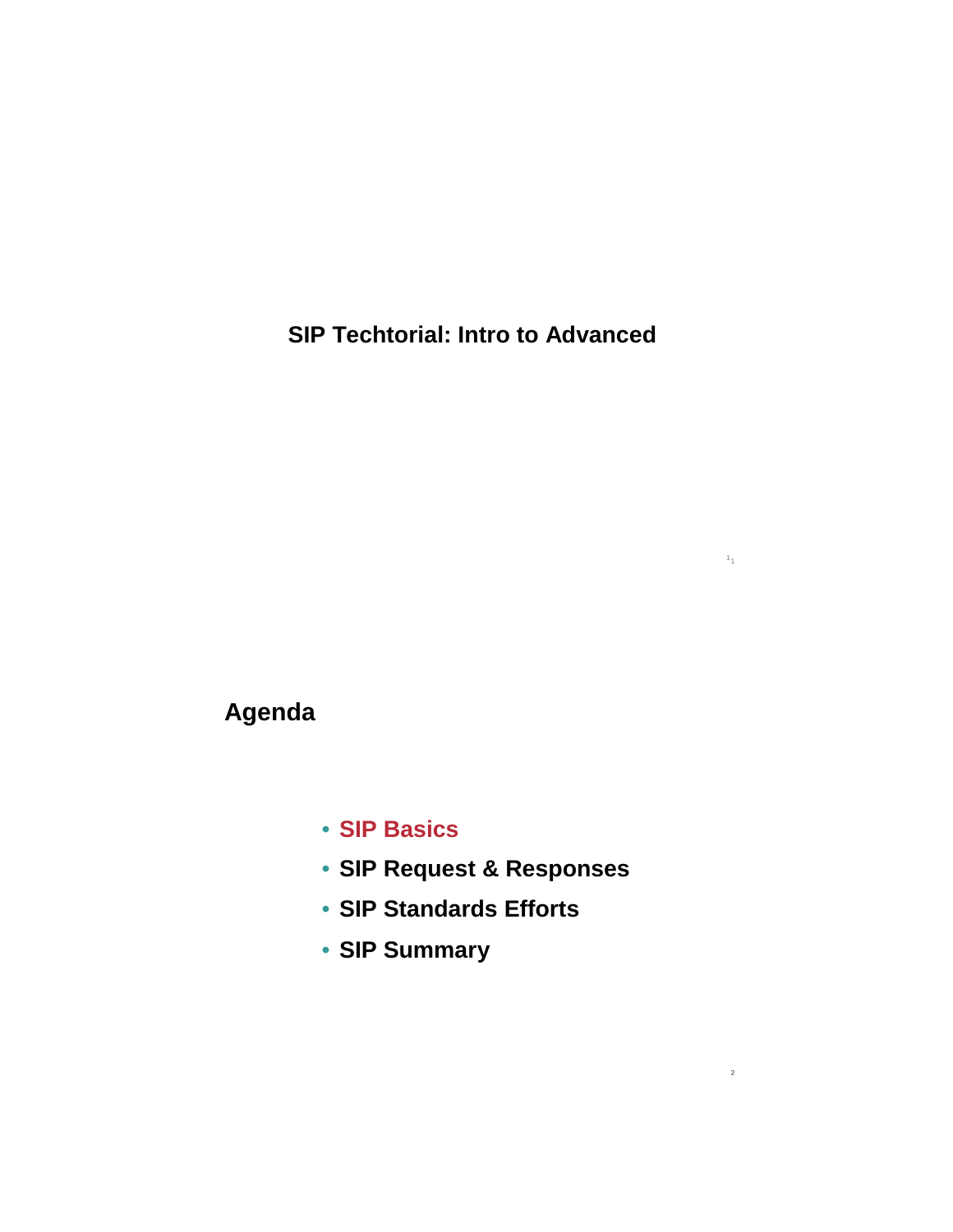## **SIP Basics**

• **The Session Initiation Protocol (SIP) is an application layer control (signaling) protocol for:**

3

4

- **creating**
- **modifying and**
- **terminating**

**multimedia sessions with one or more participants**

# **SIP History**

- **SIP was originally a multicast session set-up protocol for the I2 (mid-late 90s)**
	- **then someone figured out it was good for unicast**
- **First Standardized in March 1999 in RFC 2543**
- **Revised Standard in May 2002 in RFC 3261, with**
	- **34 Standards Track Extension RFCs**
	- **15 Working Group Internet Drafts, and**
		- **> 50 individual IDs that are not WG items (yet)**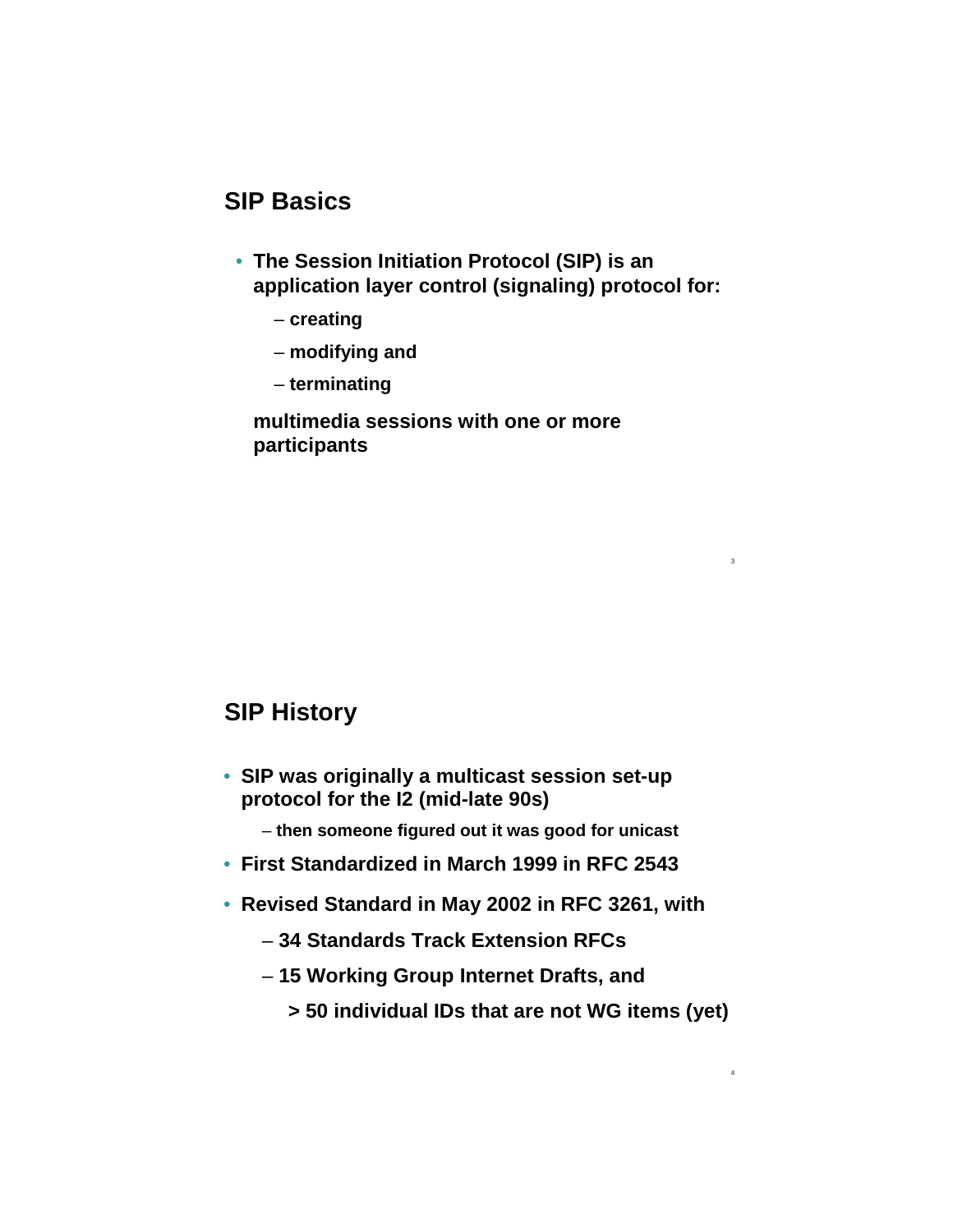#### **SIP – What is it?**

#### **SIP is a Session Set-up Protocol**

#### **SIP sessions include:**

- **Internet multimedia conferences**
- **Internet telephone calls**
- **Internet Video sessions**
- **Multimedia distribution**
- **Subscriptions and Notifications**

5

6

• **Publications of State**

# **SIP Basics (cont'd)**

#### **SIP members can:**

- **communicate via:** 
	- **unicast**
	- **multicast**
	- **via a mesh of unicast relations or**
	- **a combination of these**
- **in IPv4 and IPv6 environments using:**
	- **UDP**
	- **TCP**
	- **SCTP or**
	- **TLS over TCP**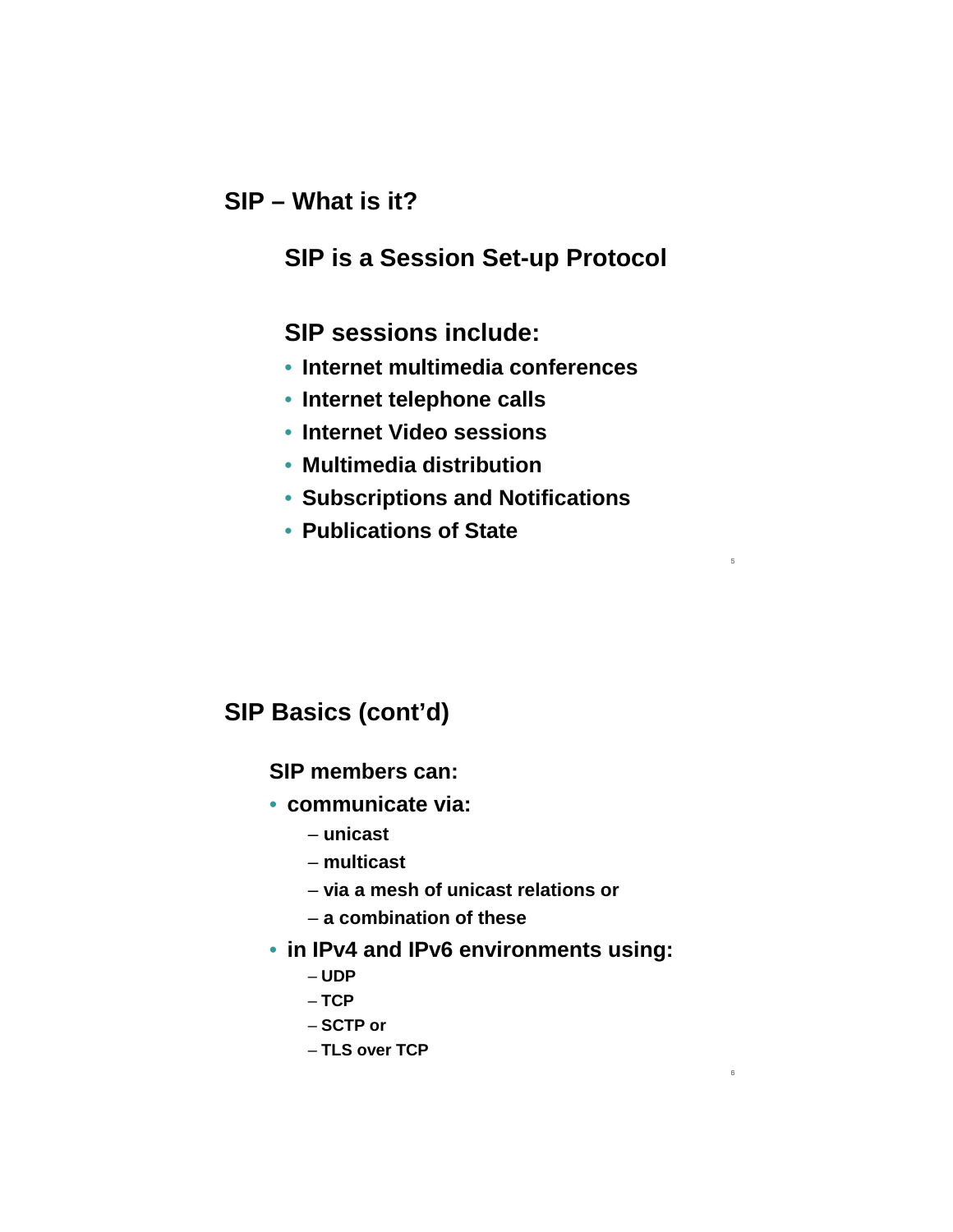#### **Generic SIP Packet format**



## **The Power of SIP**

- **SIP uses several existing IETF protocols to provide:**
	- **Message formatting (HTTP 1.1) RFC 2616**
	- **Media Description (SDP) RFC 2327**
	- **Media (RTP) RFC 3550 and (RTSP) RFC 2326**
	- **Addressing (URL) RFC 1738 and (URI) RFC 2396**
	- **Name resolution and mobility (DHCP) RFC 2131 and (DNS) RFCs 1034&1035**

- **Application encoding (MIME) RFC 2045**
- **Security (TLS) RFC 2246 and (IPsec) RFC 2401&2406**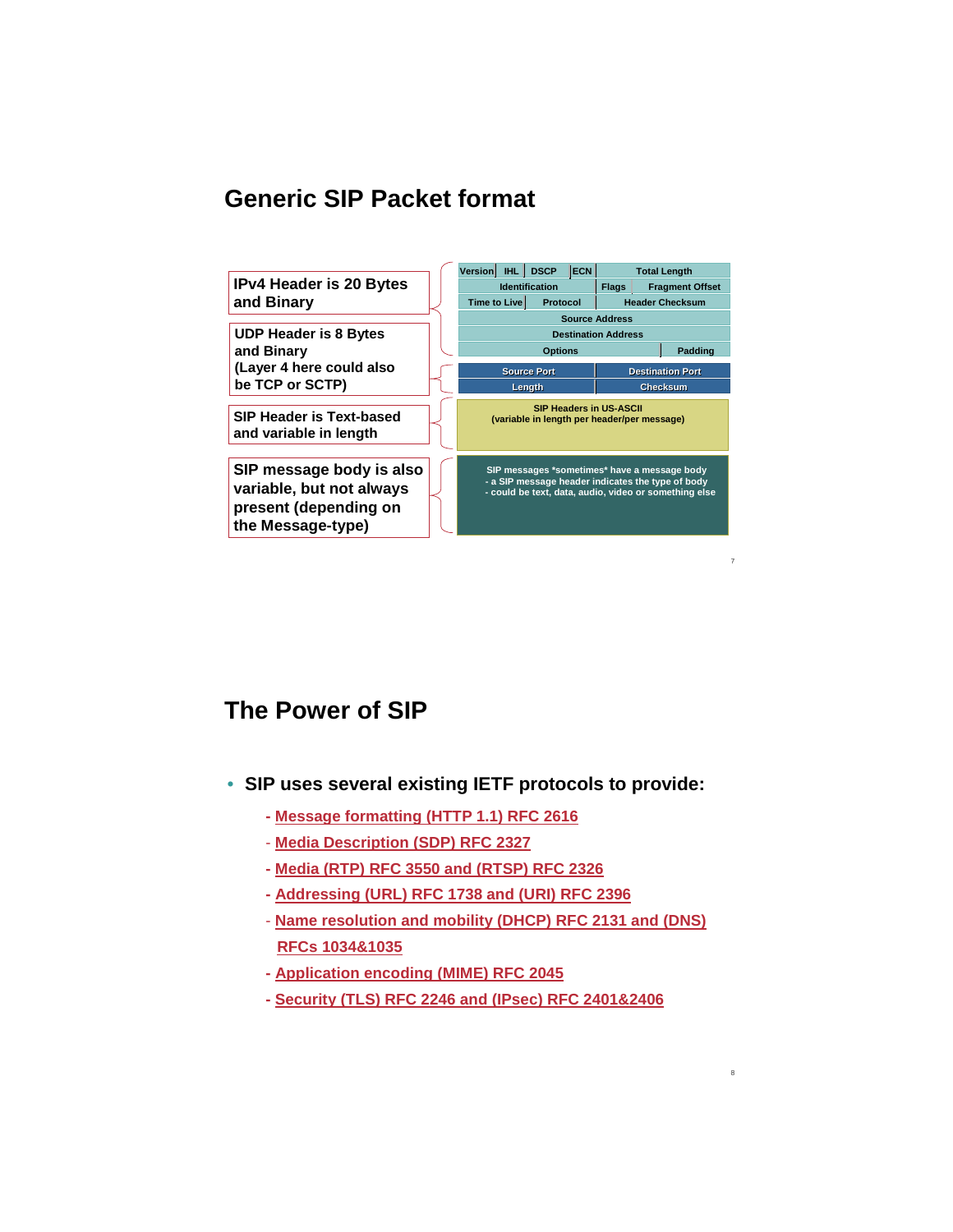# **SIP Basics (cont'd)**

#### **SIP components include:**

- **User Agents (UAs)**
- **Gateways**
- **Registrar Servers**
- **Proxy Servers**
- **Redirect Servers**

# **SIP User Agents**



- **Client—Server model**
- **User Agent Client (UAC)—Initiates sessions**
- **User Agent Server (UAS)—Responds to session requests**
- **User Agent = UAC + UAS**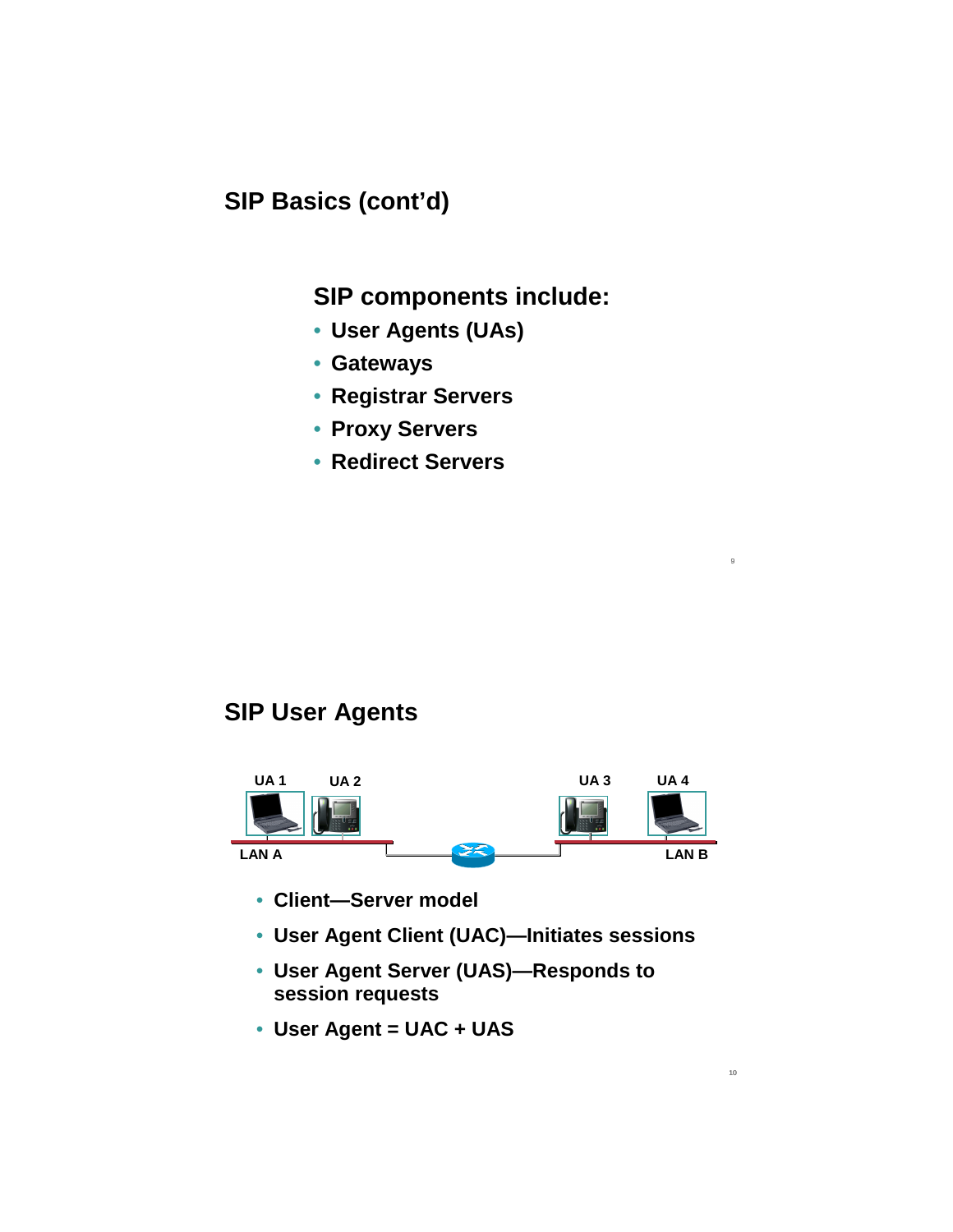# **SIP Gateways**



• **Translation between SIP protocol format to and from non-SIP protocol format**

11

12

**A "cloud" is a "cloud"... or is it?**



• **When referring to an "IP Network"**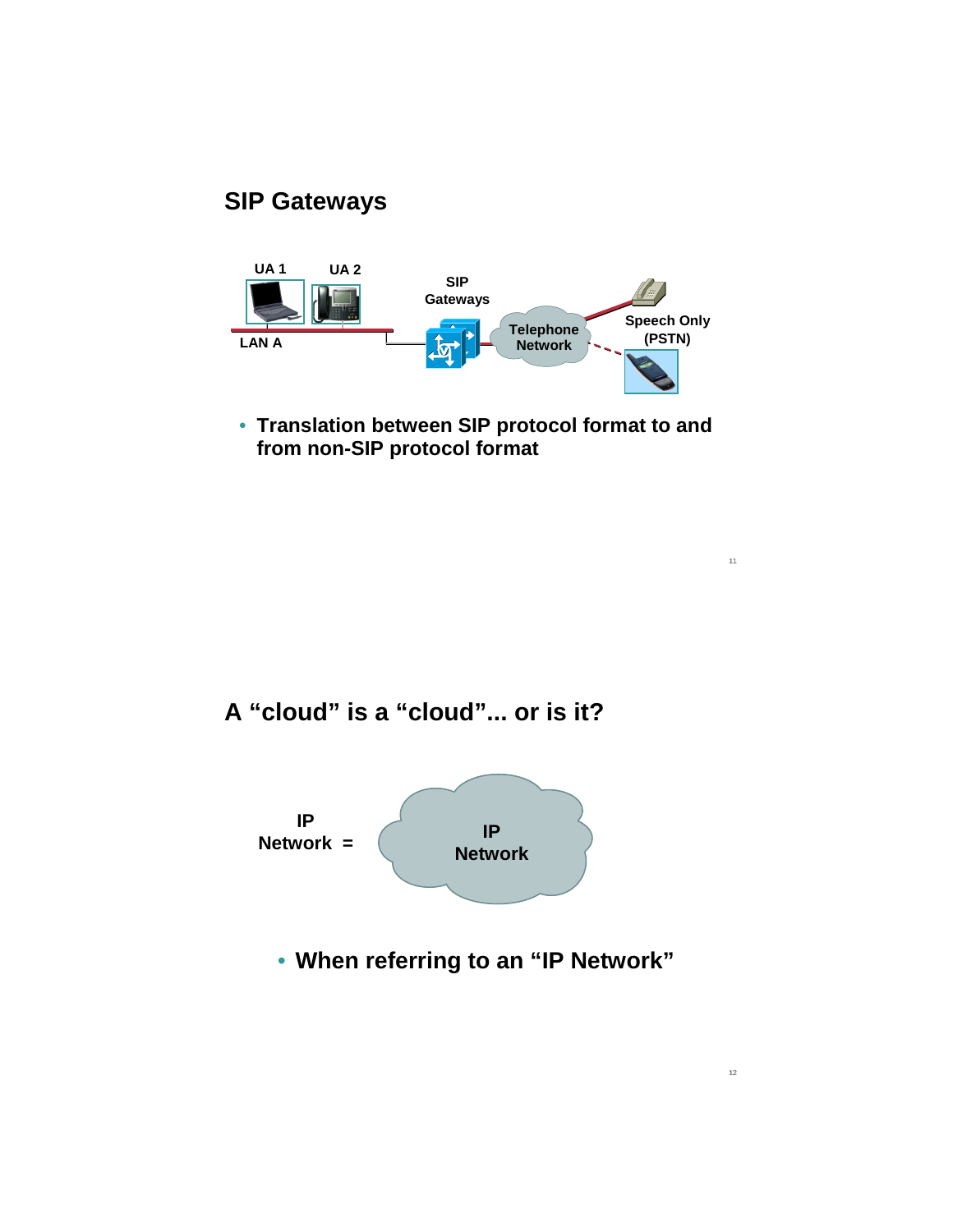# **A "cloud" is a "cloud"... or is it?**



- **When referring to an "IP Network"**
- **This is what it will look more like**
- **SLAs will determine packet paths**

13

# **SIP Registrar Server**

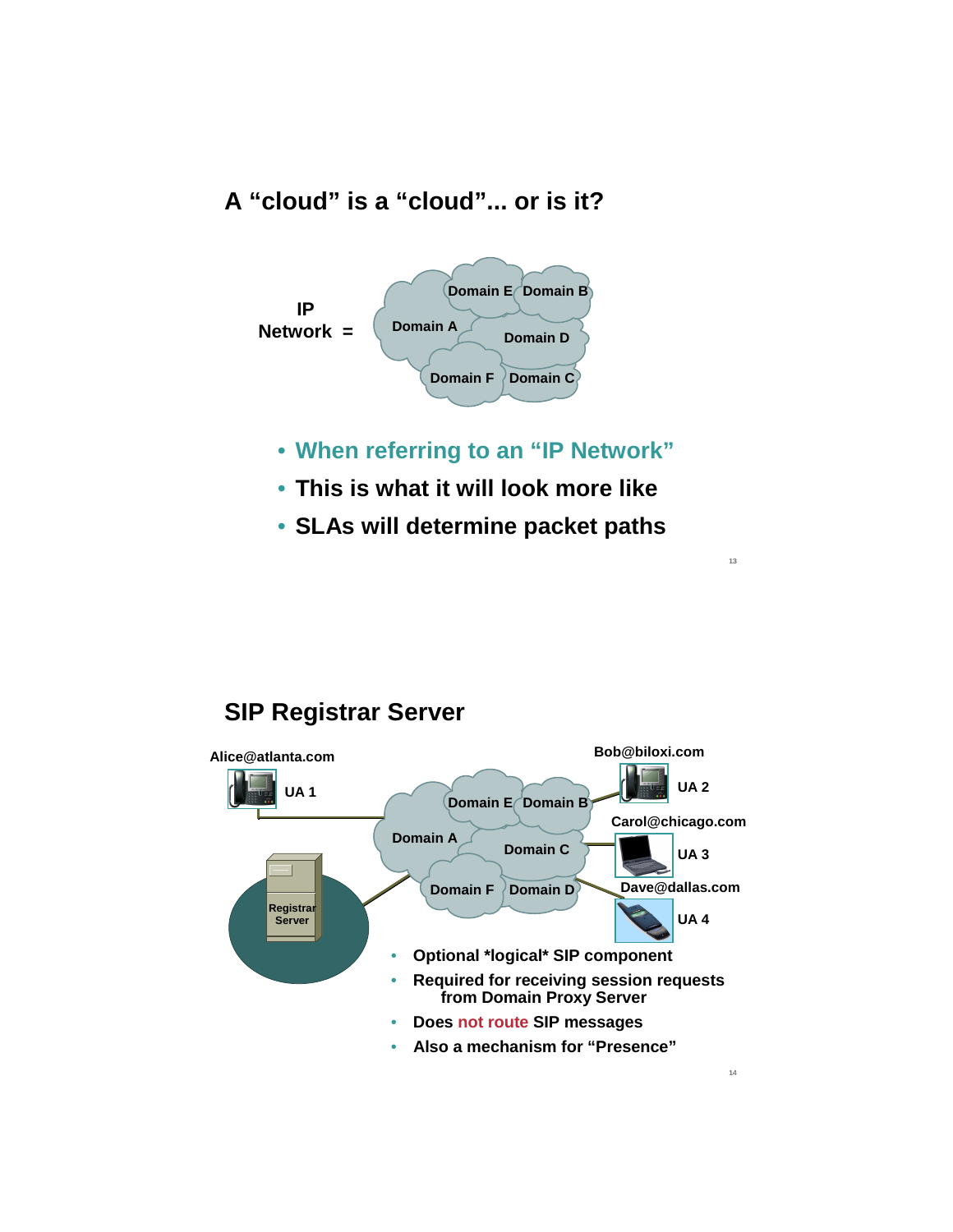

#### **SIP Servers—Registrar Server**

- **An optional SIP \*logical\* component [can coexist with redirect and proxy server on same physical Computer]**
- **Binds the SIP URI of a user to the device known to that SIP domain**
- **Once a SIP UA is registered within a domain, the domain Proxy Server is able to route session requests to that user (agent) properly**
- **Not required to make a session request**
- **Registrar server is the device that handles SIP REGISTER messages from non-gateway SIP user agents**
- **Registrar server stores the values from a user agent REGISTER messages for location services**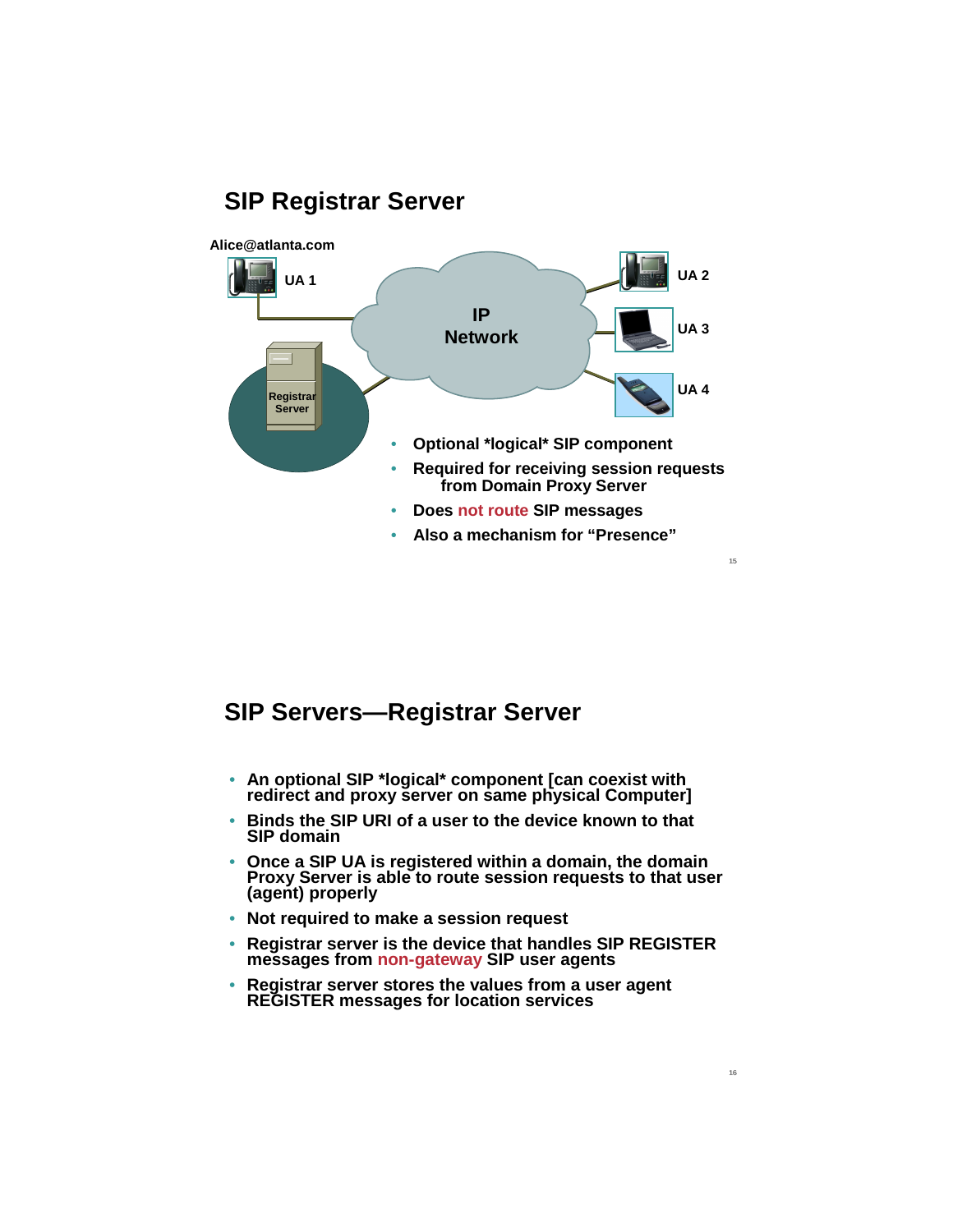

# **SIP Proxy Server**

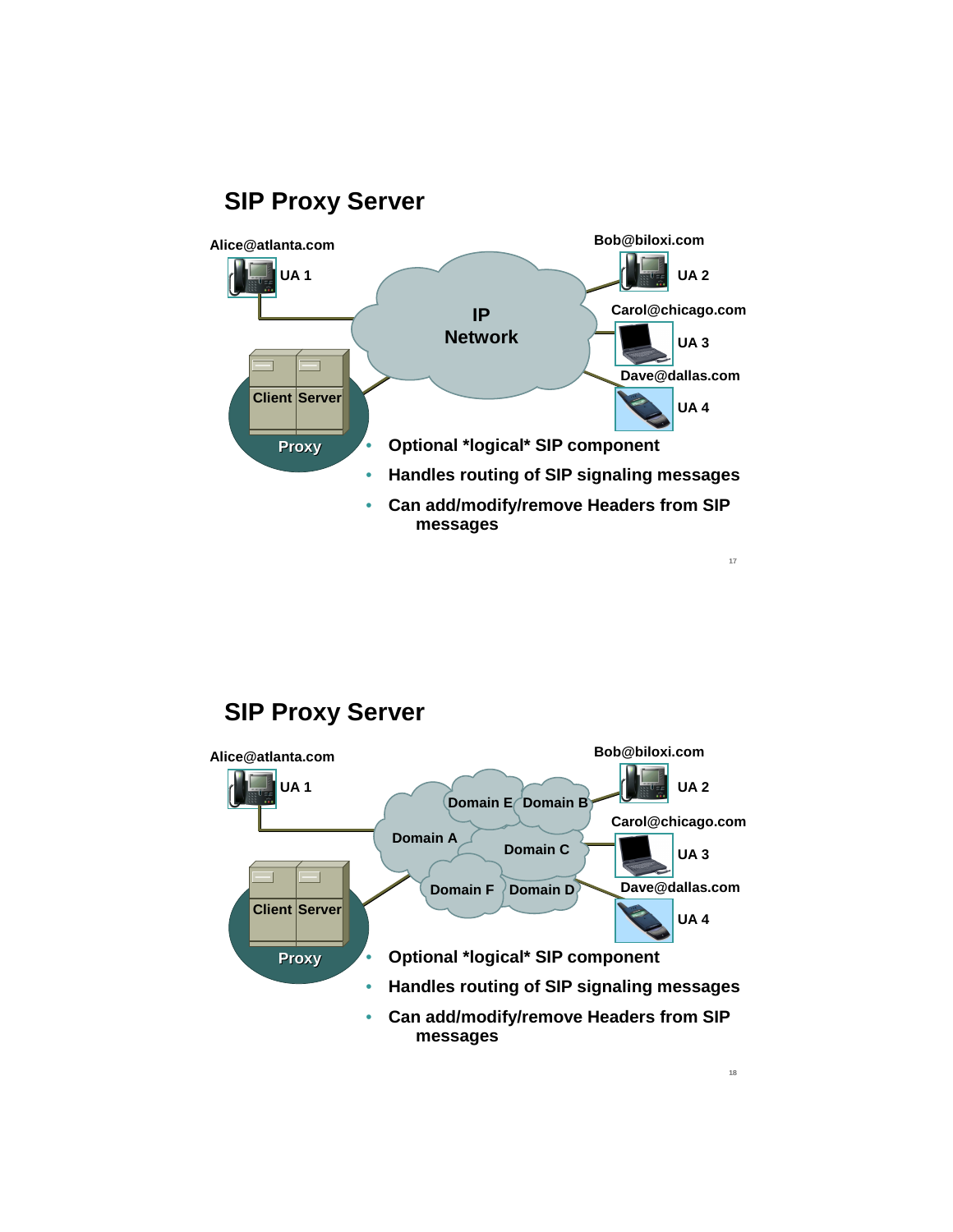#### **SIP Servers—Proxy Server**

- **An optional SIP \*logical\* component**  – **can coexist with registrar and proxy server on same physical computer**
- **Handles the routing of SIP messages**
- **SIP proxies can insert and/or remove one or more headers from SIP messages; "Record Route" and "Via" Headers, for example**

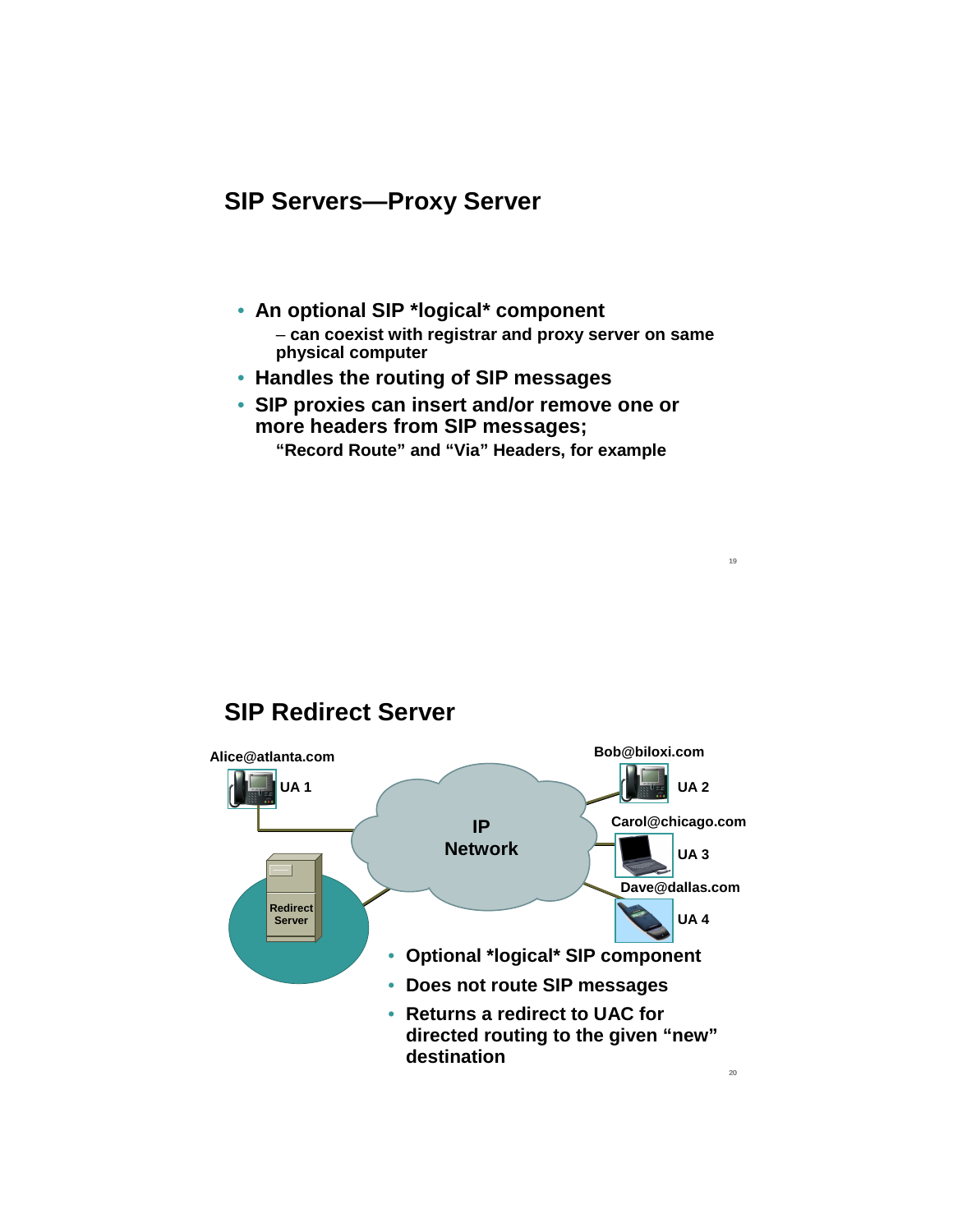## **SIP Servers—Redirect Server**

- **An optional SIP component**
- **A redirect server does not route messages**
- **The redirect server determines next destination of the now moved UA and returns a 3xx redirect message for where that new location is with the translated addresses in the Contact: header**
- **The originating UA initiates a new session using the information supplied from the redirect server**

#### **SIP Addressing**

- **Fully-Qualified Domain Names sip:jdoe.cisco.com**
- **SMTP-style Domain Names [RFC 2368] sip:jdoe@cisco.com**
- **E.164 style addresses [RFC 2806]**

**sip:14085551234@gateway.com; user=phone**

**user=phone means this is a gateway**

**(gateway.com is the FQDN of the egress IP gateway)**

• **Mixed addresses**

**sip:14085551234@10.1.1.1; user=phone sip:jdoe@10.1.1.1**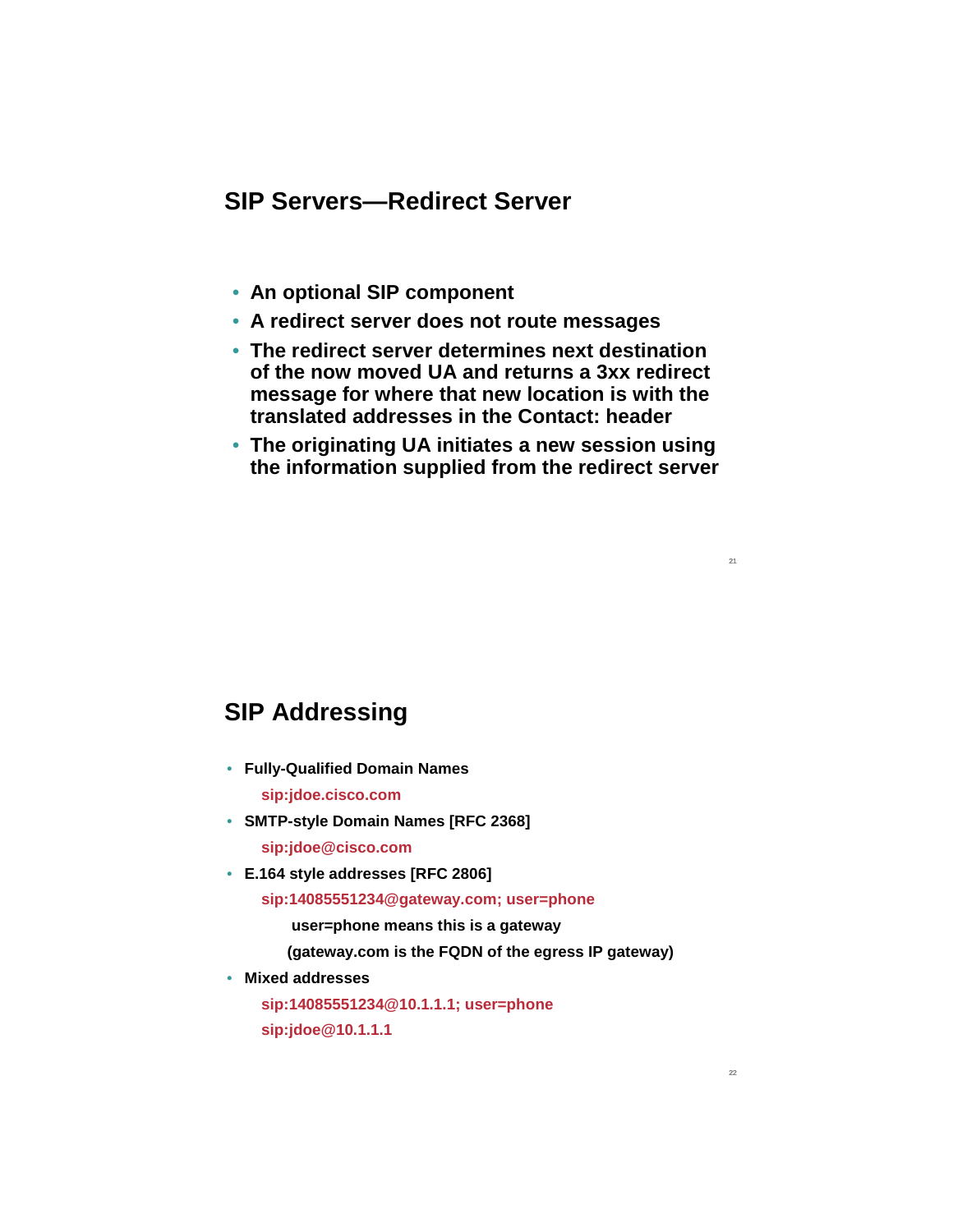#### **General SIP Packet format**



23

#### **SIP—Headers Explained**

**INVITE sip:bob@biloxi.com SIP/2.0 Via: SIP/2.0/UDP pc33.atlanta.com;branch=z9hG4bK776asdhds Max-Forwards: 70 To: Bob <sip:bob@biloxi.com> From: Alice <sip:alice@atlanta.com>;tag=1928301774 Call-ID: a84b4c76e66710@pc33.atlanta.com CSeq: 314159 INVITE Contact: <sip:alice@pc33.atlanta.com> Content-Type: application/sdp Content-Length: 142**

**- Message body goes down here** 

**- Content-Length Header indicates one is present**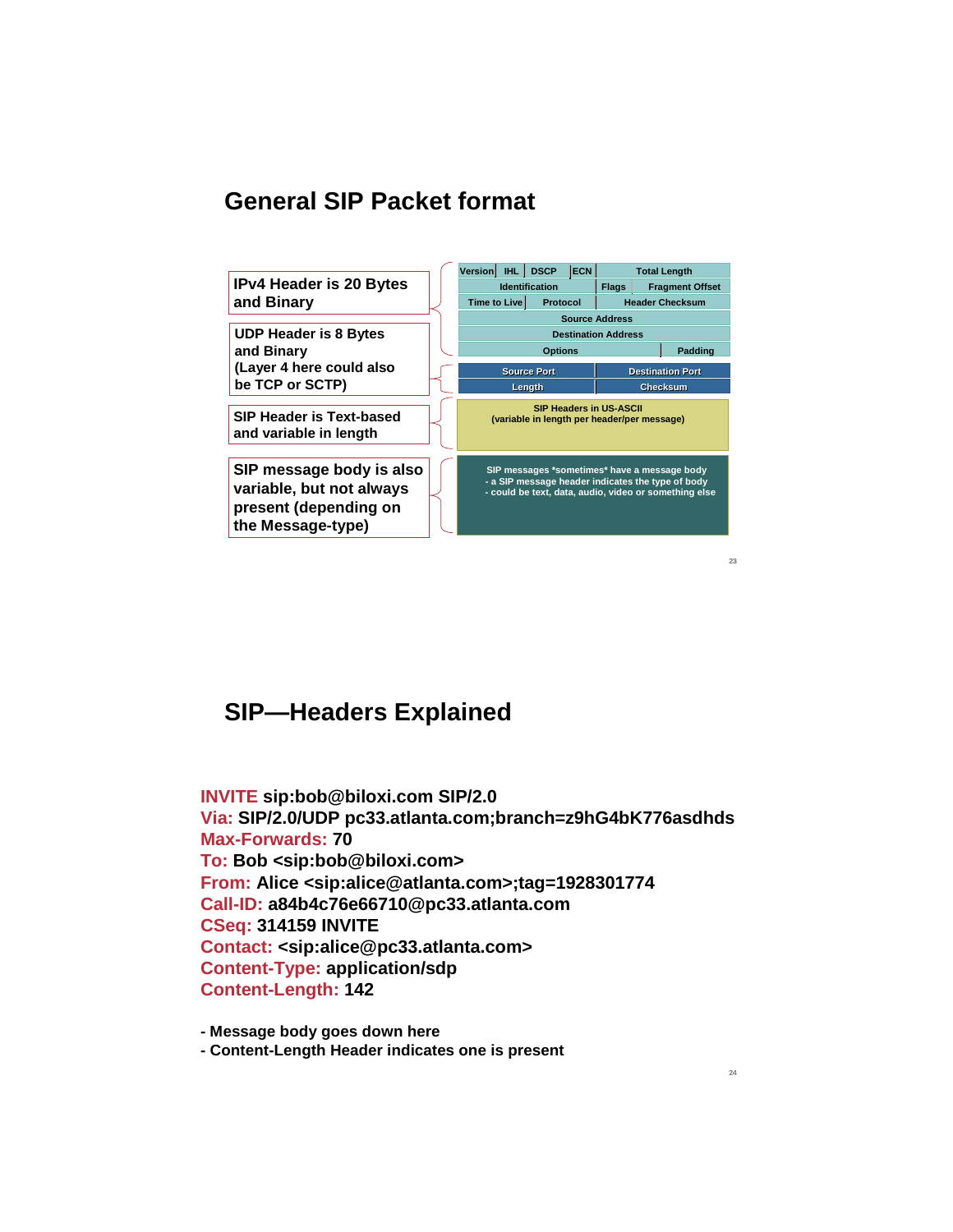**INVITE sip:bob@biloxi.com SIP/2.0 Via: SIP/2.0/UDP pc33.atlanta.com;branch=z9hG4bK776asdhds Max-Forwards: 70 To: Bob <sip:bob@biloxi.com> From: Alice <sip:alice@atlanta.com>;tag=1928301774 Call-ID: a84b4c76e66710@pc33.atlanta.com CSeq: 314159 INVITE Contact: <sip:alice@pc33.atlanta.com> Content-Type: application/sdp Content-Length: 142 Method = Command Request URI SIP Protocol Version**

**- Message body goes down here - Content-Length Header indicates one is present**

**SIP—Headers Explained**

**INVITE sip:bob@biloxi.com SIP/2.0 Via: SIP/2.0/UDP pc33.atlanta.com;branch=z9hG4bK776asdhds Max-Forwards: 70 To: Bob <sip:bob@biloxi.com> From: Alice <sip:alice@atlanta.com>;tag=1928301774 Call-ID: a84b4c76e66710@pc33.atlanta.com CSeq: 314159 INVITE Contact: <sip:alice@pc33.atlanta.com> Content-Type: application/sdp Content-Length: 142 List of all SIP devices to be included in the path 'branch' is for identifying forking Mandatory header in all SIP Requests** 

**- Message body goes down here**

**- Content-Length Header indicates one is present**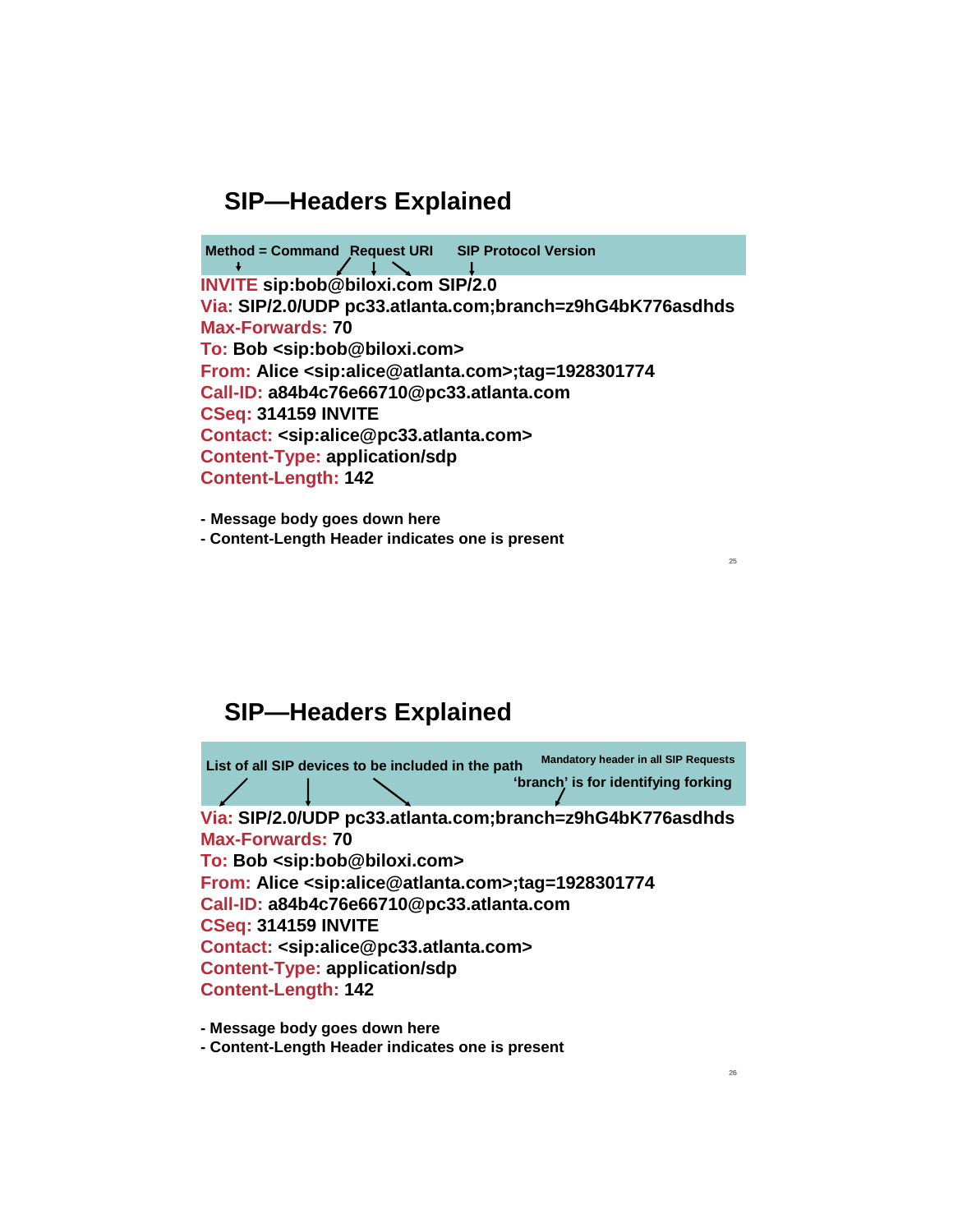**Mandatory header in all SIP Requests except INFO** 

**INVITE SHEADER SERVER HOPS permissible in signal path**<br>  $\frac{1}{2}$ 

**Via: SIP/2.0/UDP pc33.atlanta.com;branch=z9hG4bK776asdhds Max-Forwards: 70 To: Bob <sip:bob@biloxi.com> From: Alice <sip:alice@atlanta.com>;tag=1928301774 Call-ID: a84b4c76e66710@pc33.atlanta.com CSeq: 314159 INVITE Contact: <sip:alice@pc33.atlanta.com> Content-Type: application/sdp Content-Length: 142**

**James Polk 20050503 - Message body goes down here - Content-Length Header indicates one is present**

**SIP—Headers Explained**

**Mandatory header in all SIP Requests** 

**Destination for the SIP Message (but isn't used for routing message)** 

**Via: SIP/2.0/UDP pc33.atlanta.com;branch=z9hG4bK776asdhds**

**Max-Forwards: 70 To: Bob <sip:bob@biloxi.com> From: Alice <sip:alice@atlanta.com>;tag=1928301774 Call-ID: a84b4c76e66710@pc33.atlanta.com CSeq: 314159 INVITE Contact: <sip:alice@pc33.atlanta.com> Content-Type: application/sdp Content-Length: 142**

**- Message body goes down here** 

**- Content-Length Header indicates one is present**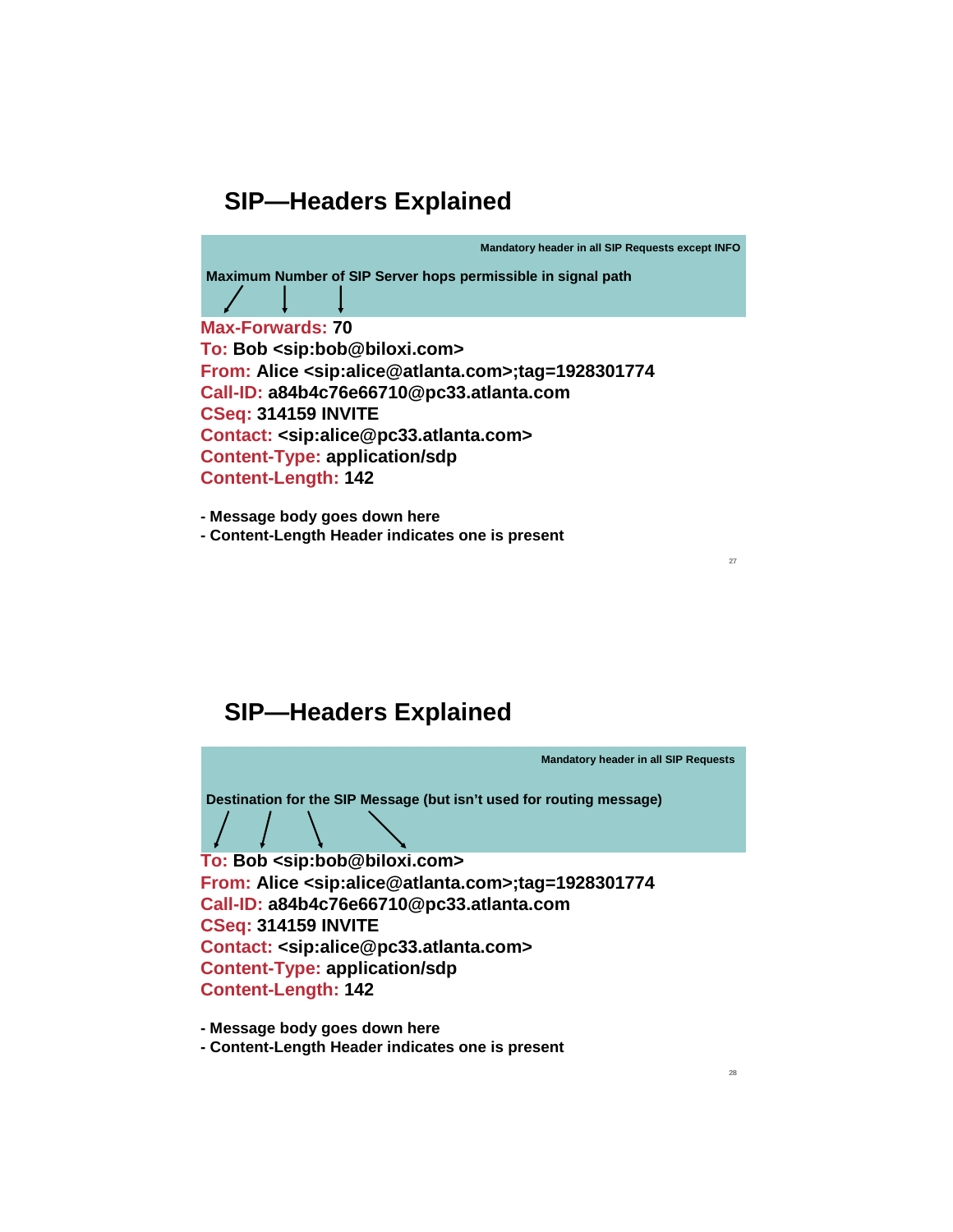

**- Message body goes down here - Content-Length Header indicates one is present**

**SIP—Headers Explained**



**- Message body goes down here** 

**- Content-Length Header indicates one is present**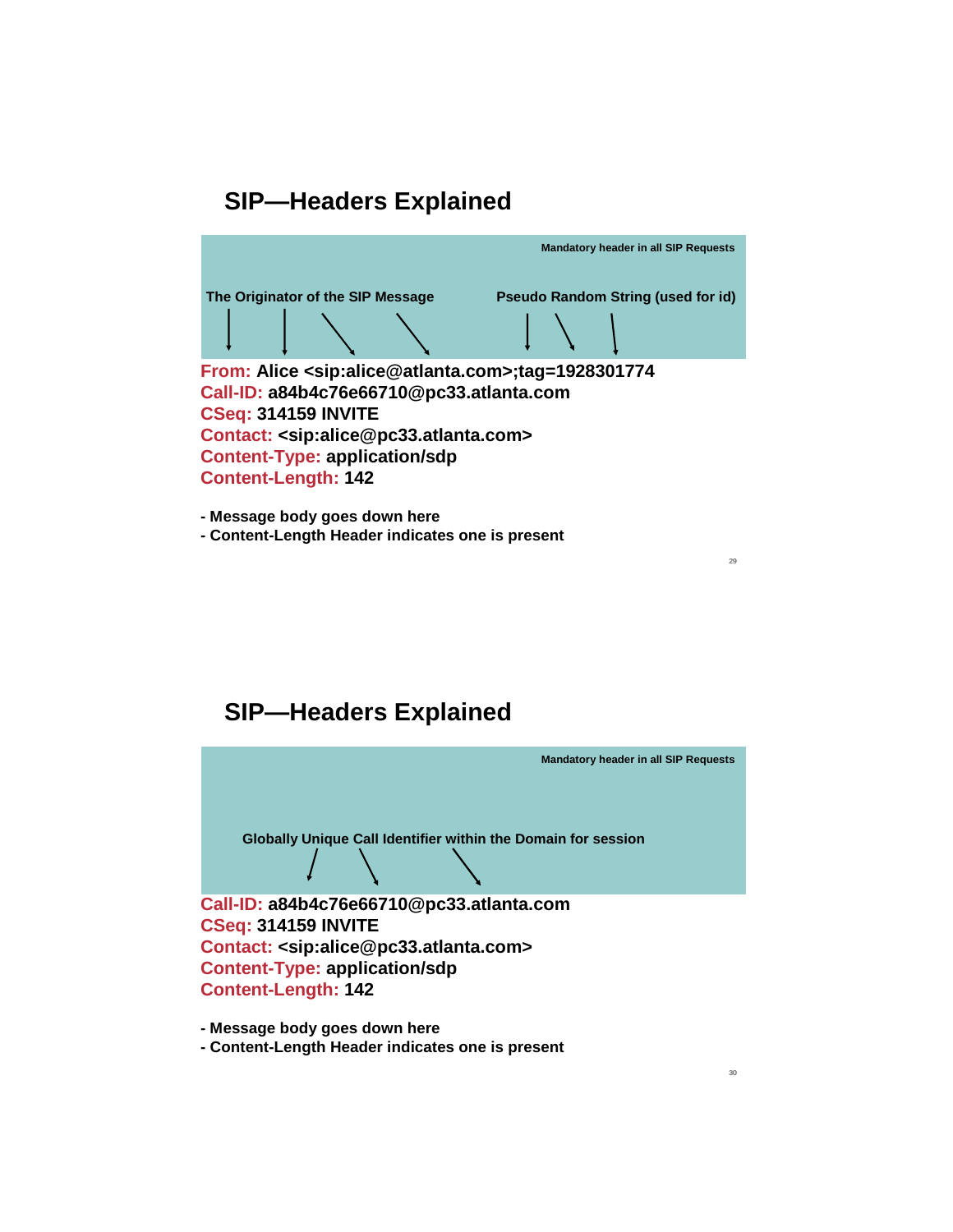**Mandatory header in all SIP Requests** 

Incremental Sequence number of Method used from this UA



**CSeq: 314159 INVITE Contact: <sip:alice@pc33.atlanta.com> Content-Type: application/sdp Content-Length: 142**

**- Message body goes down here - Content-Length Header indicates one is present**

## **SIP—Headers Explained**



**- Message body goes down here** 

**- Content-Length Header indicates one is present**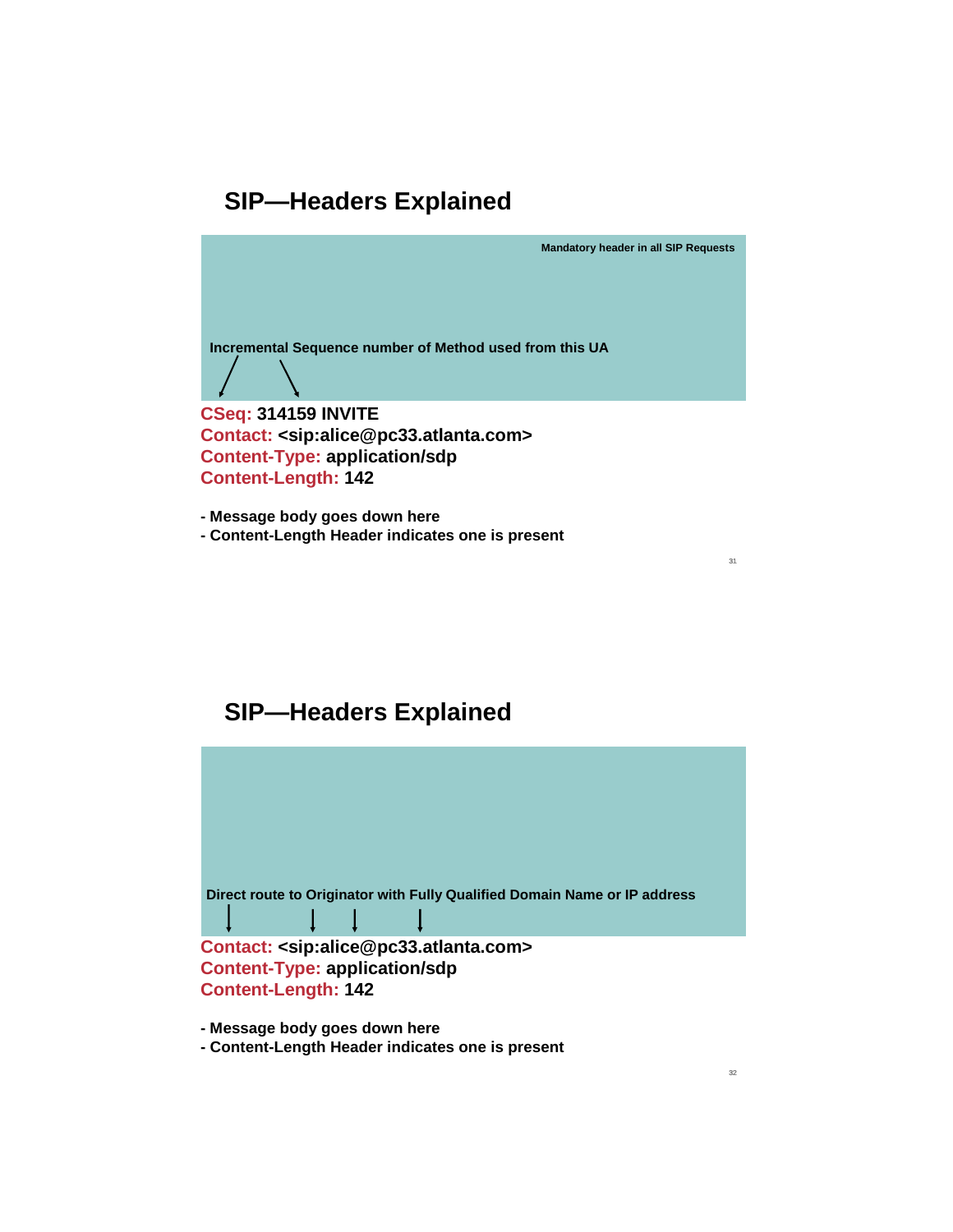

**- Message body goes down here - Content-Length Header indicates one is present**

**SIP—Headers Explained**



**- Message body goes down here** 

**- Content-Length Header indicates one is present**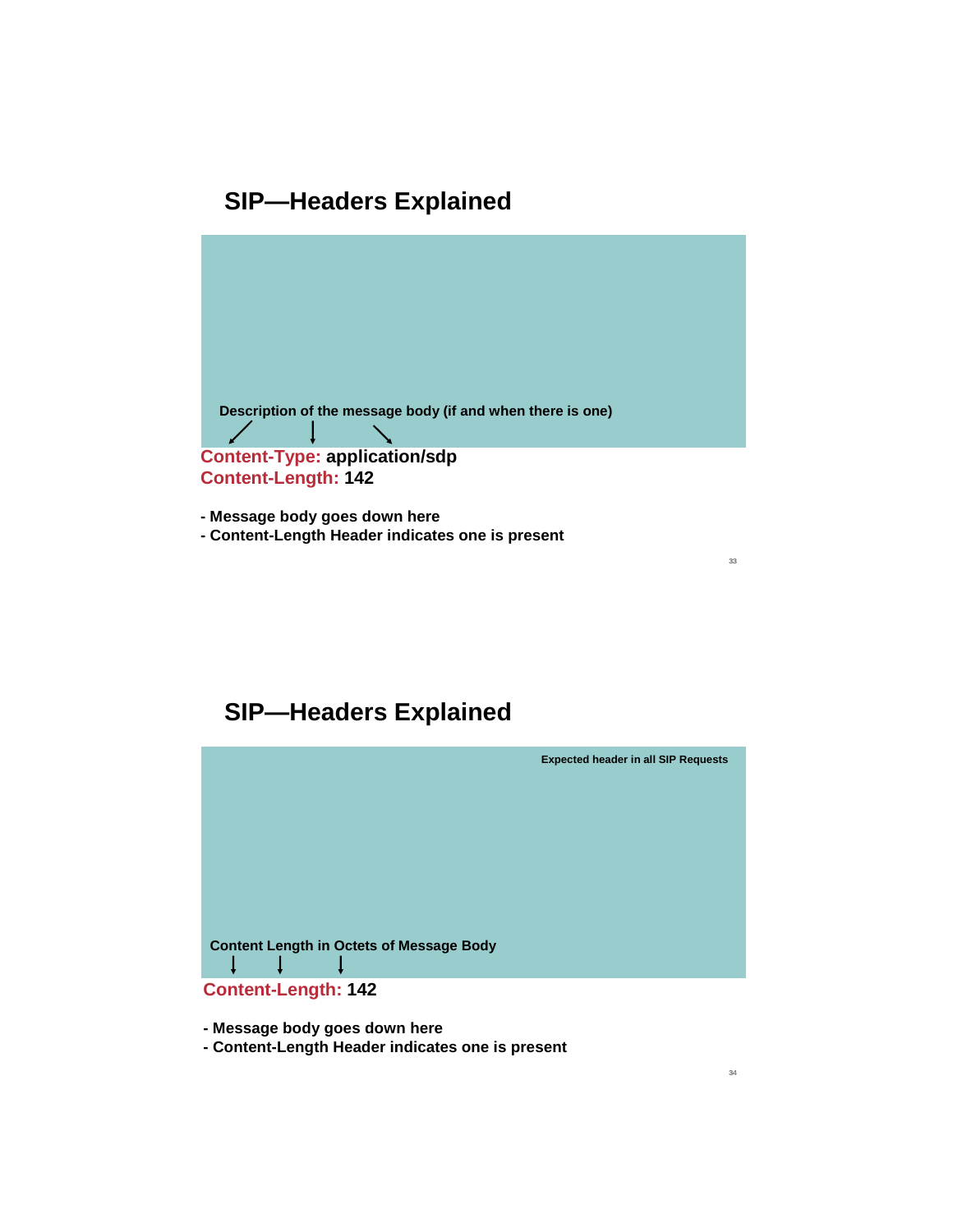**INVITE sip:bob@biloxi.com SIP/2.0 Via: SIP/2.0/UDP pc33.atlanta.com;branch=z9hG4bK776asdhds Max-Forwards: 70 To: Bob <sip:bob@biloxi.com> From: Alice <sip:alice@atlanta.com>;tag=1928301774 Call-ID: a84b4c76e66710@pc33.atlanta.com CSeq: 314159 INVITE Contact: <sip:alice@pc33.atlanta.com> Content-Type: application/sdp Content-Length: 142**

**- Message body goes down here - Content-Length Header indicates one is present**

**RFC 2327**

35

# **Session Description Protocol (SDP)**

- **A session description protocol for multimedia connections**
- **Presents a set of parameters for a multimedia session Similar to H.245 in functionality**
- **Developed by IETF MMUSIC WG**
- **Simple/Flexible Text-based Extensible**
- **SIP Offer/Answer Model is RFC 3264**

#### **"Lines" below are in order**

- **v = protocol version**
- **o = owner/creator and session identifier**
- **s = session name**
- **c = connection information – not required if included in all media**
- **k = encryption keys**
- **t = time the session is active**
- **m = media description and transport address**
- **a = (zero or more) media attributes lines**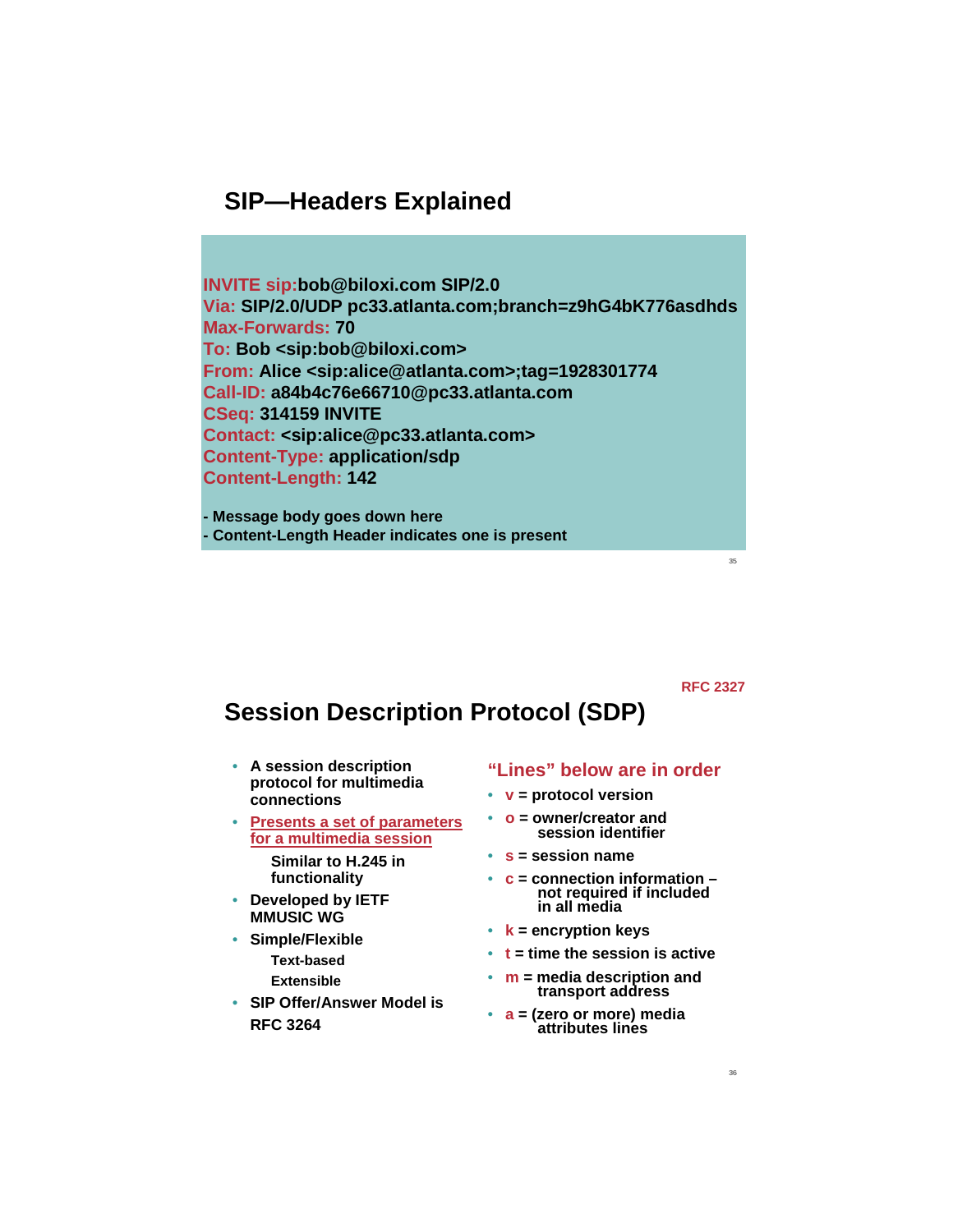# **SIP Message Body for multimedia**

#### • **An SDP message body for voice only**



# • **An SDP message body for voice and video**



**SIP is a Request/Response Protocol**

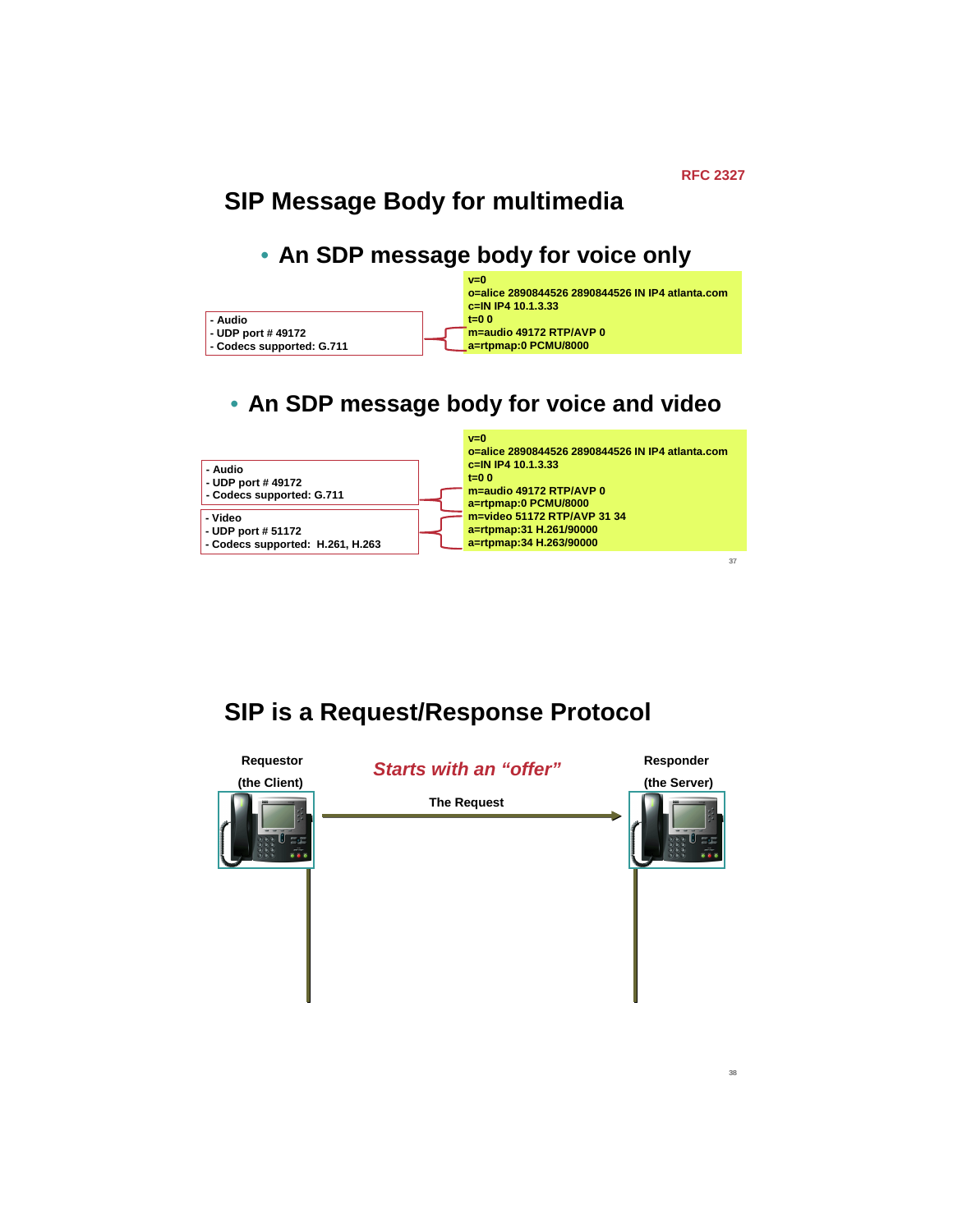#### **SIP Methods (which are Requests) from RFC 3261**

- **INVITE—A user or service is being invited to participate in a multimedia session**
- **ACK—Confirms that a client has received a final response to an INVITE request**
- **BYE—Terminates an existing session; can be sent by any user agent (in a multiparty session)**
- **CANCEL—Cancels pending requests; does not terminate sessions that have been accepted**
- **OPTIONS—Queries the capabilities of servers**
- **REGISTER—Registers the user agent with the registrar server of a domain**

#### **Additional SIP Request Methods**

- **INFO (RFC 2976)**
- **PRACK (RFC 3262)**
- **SUBSCRIBE and NOTIFY (RFC 3265)**
- **UPDATE (RFC 3311)**
- **MESSAGE (RFC 3428)**
- **REFER (RFC 3515)**
- **PUBLISH (RFC 3903)**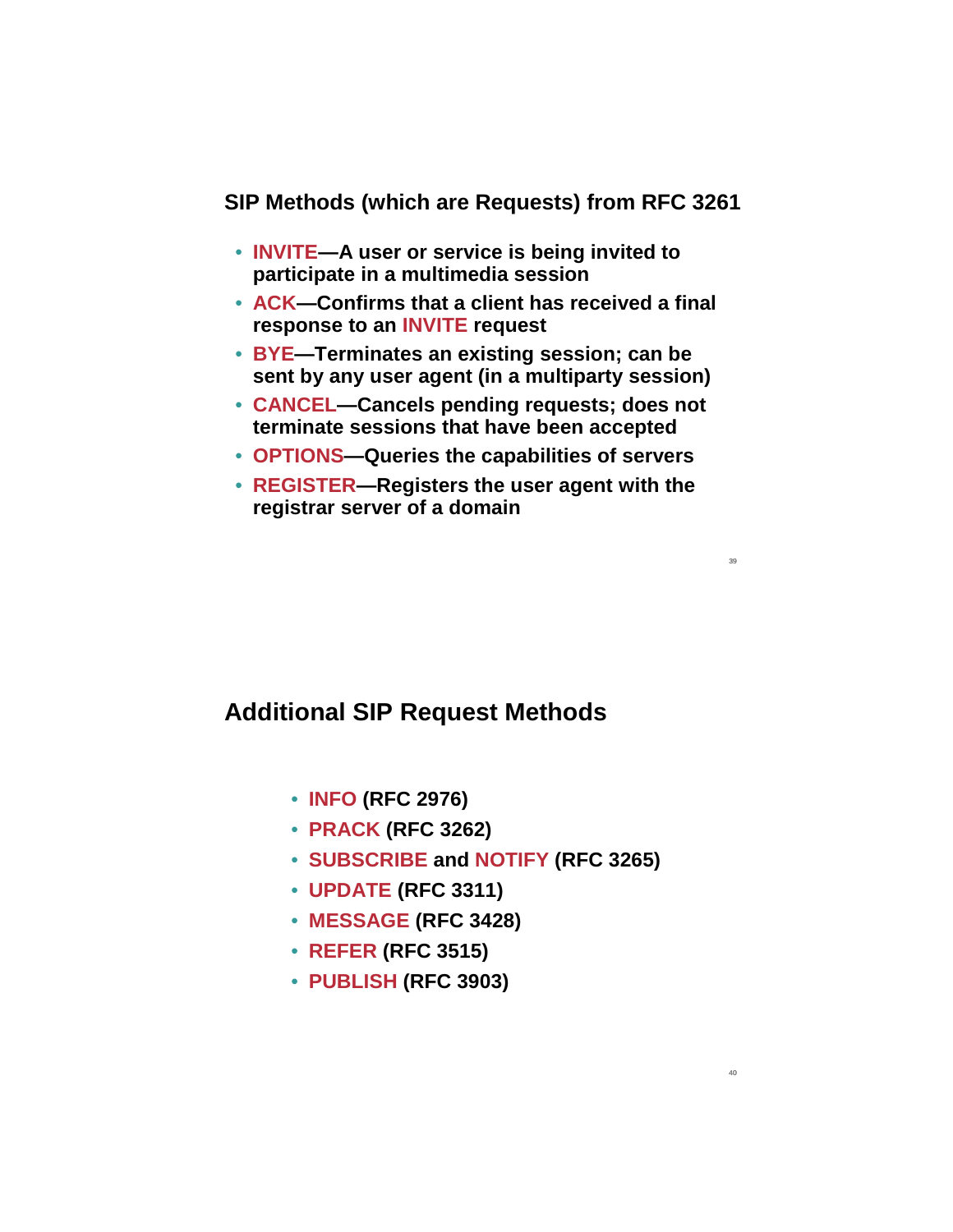# **SIP is a Request/Response Protocol**



**Expects an "answer"**

**RFC 3261**

41

# **SIP Responses (which are Replies)**

|     | <b>Description</b>                                                                           | <b>Examples</b>                                                                                                                                          |
|-----|----------------------------------------------------------------------------------------------|----------------------------------------------------------------------------------------------------------------------------------------------------------|
| 1xx | Informational – Request received, continuing to<br>process request.                          | 100 Trying<br>180 Ringing<br>181 Call is Being Forwarded<br>183 Session Progressing                                                                      |
| 2xx | Success - Action was successfully received,<br>understood and accepted.                      | 200 OK<br>202 Acceptable                                                                                                                                 |
| 3xx | Redirection - Another SIP Element needs to be<br>contacted in order to complete the request. | <b>300 Multiple Choices</b><br>301 Moved Permanently<br>302 Moved Temporarily                                                                            |
| 4xx | Client Error - Request contains bad syntax or<br>cannot be fulfilled at this server.         | 401 Unauthorized<br>406 Not Acceptable<br>407 Proxy Authentication Required<br>486 Busy Here<br><b>487 Request Terminated</b><br>488 Not Acceptable Here |
| 5xx | Server Error - Server failed to fulfill an<br>apparently valid request.                      | 502 Bad Gateway<br>503 Service Unavailable                                                                                                               |
| 6xx | Global Failure - Request is invalid at any server.                                           | 600 Busy Everywhere<br>603 Decline                                                                                                                       |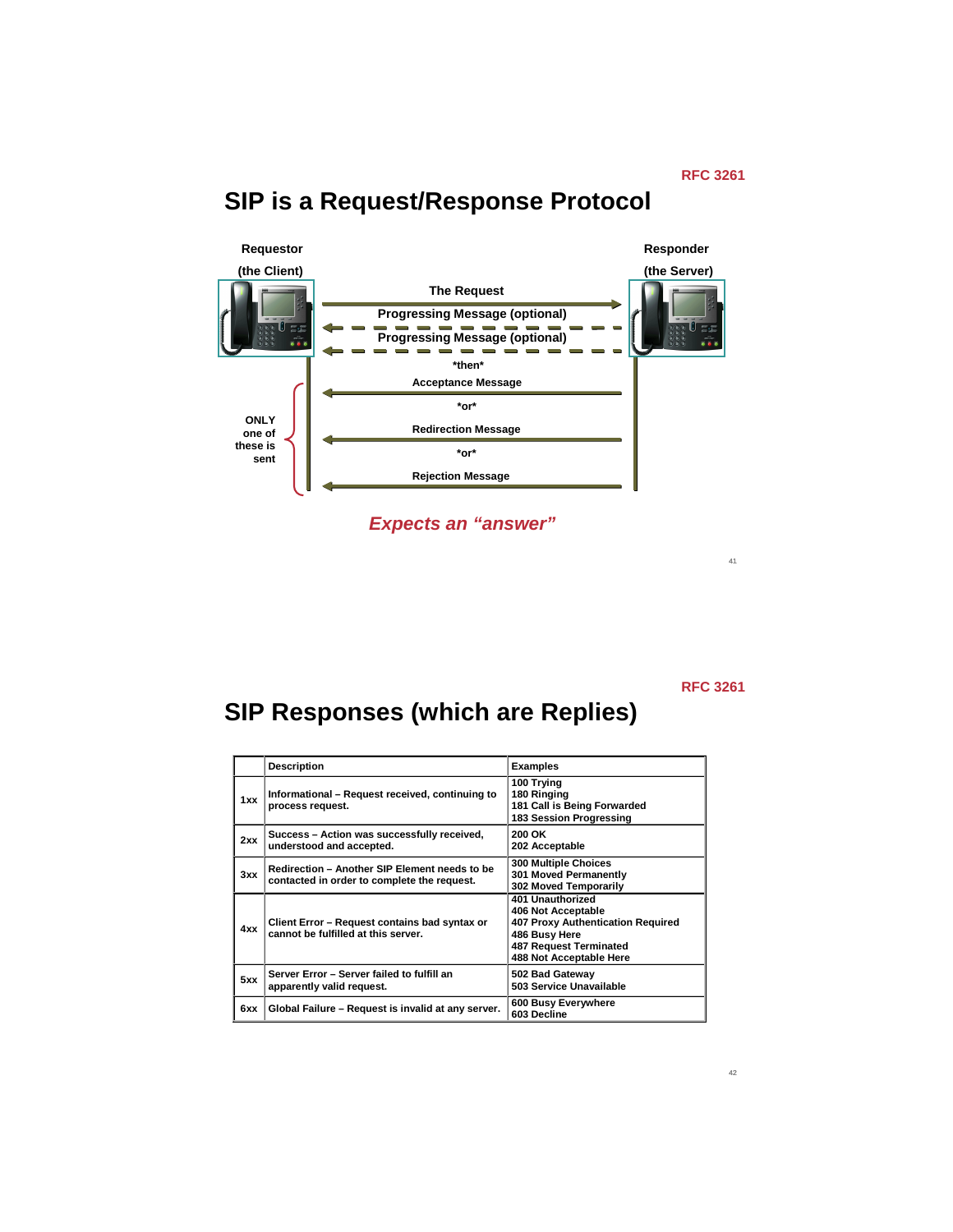# **SIP Endpoint-to-Endpoint Signaling without a Server**





43

44

## **TECVVT118 Session Agenda**

- **IETF Standardization Process**
- **SIP Basics**
- **SIP Request & Responses**
- **SIP Standards Efforts**
- **SIP Interworking with MGCP & H.323**
- **SIP Working Efforts**
- **SIP Summary**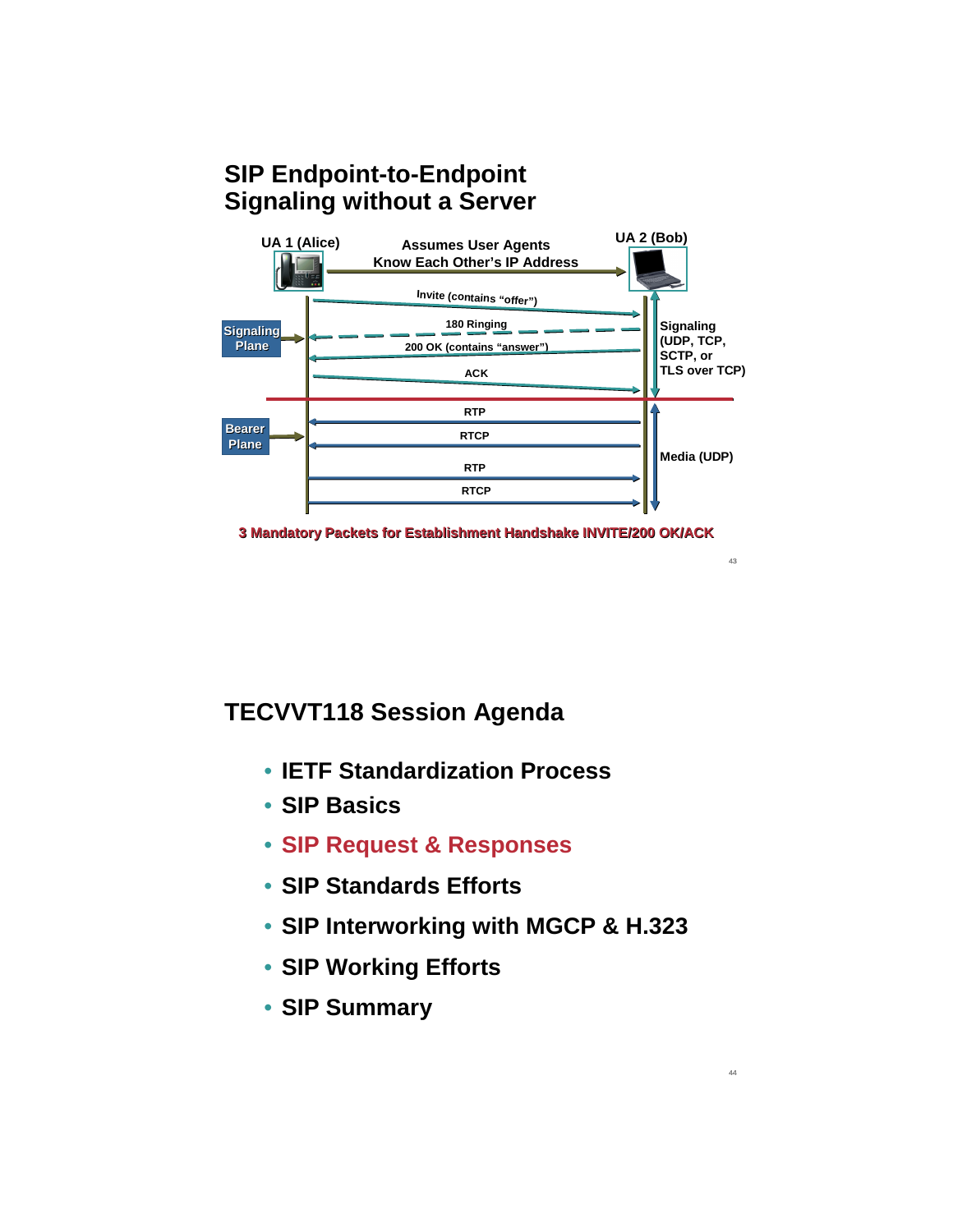#### **SIP Methods**

- **INVITE**
- **ACK**
- **BYE**
- **CANCEL**
- **OPTIONS**
- **REGISTER**
- **PRACK**
- **SUBSCRIBE**
	- **NOTIFY**
	- **MESSAGE**
	- **INFO**
- **UPDATE**
- **REFER**
	- **PUBLISH**

**RFC 3261**

45

# **SIP Methods: INVITE, ACK and BYE**

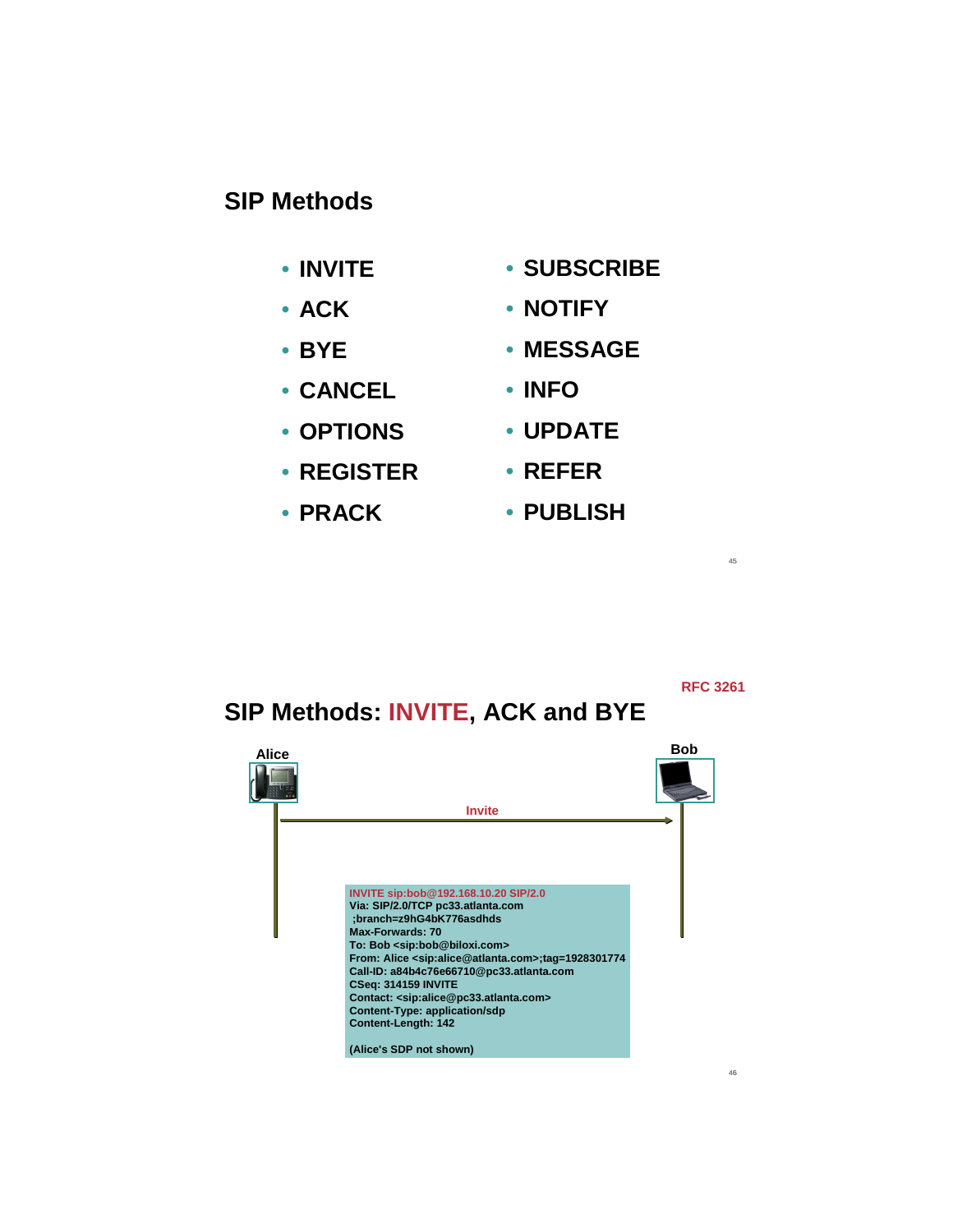# **SIP Methods: INVITE, ACK and BYE**



## **SIP Methods: INVITE, ACK and BYE**

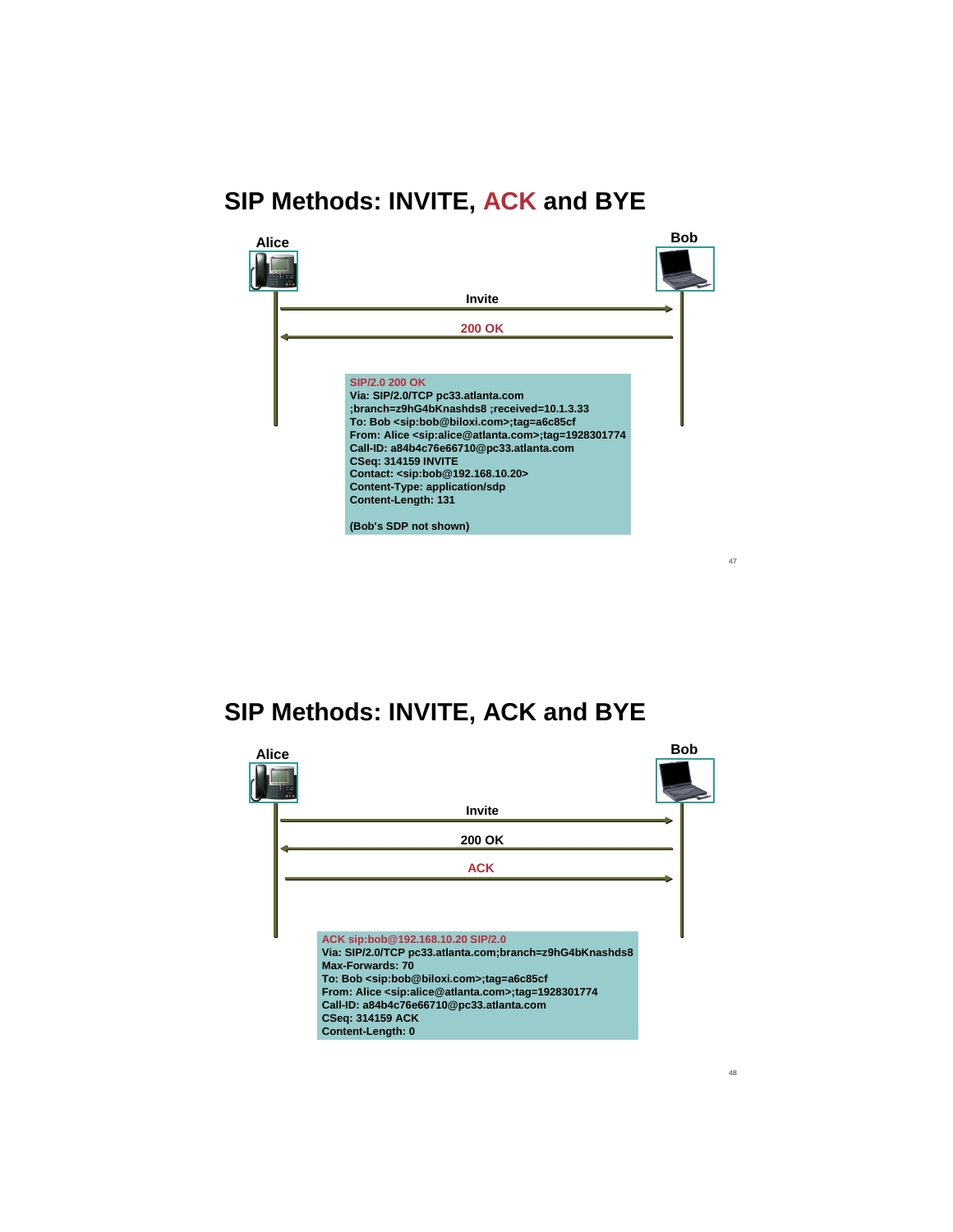# **SIP Methods: INVITE, ACK and BYE**



**RFC 3261**

49

# **SIP Methods: INVITE, ACK and BYE**

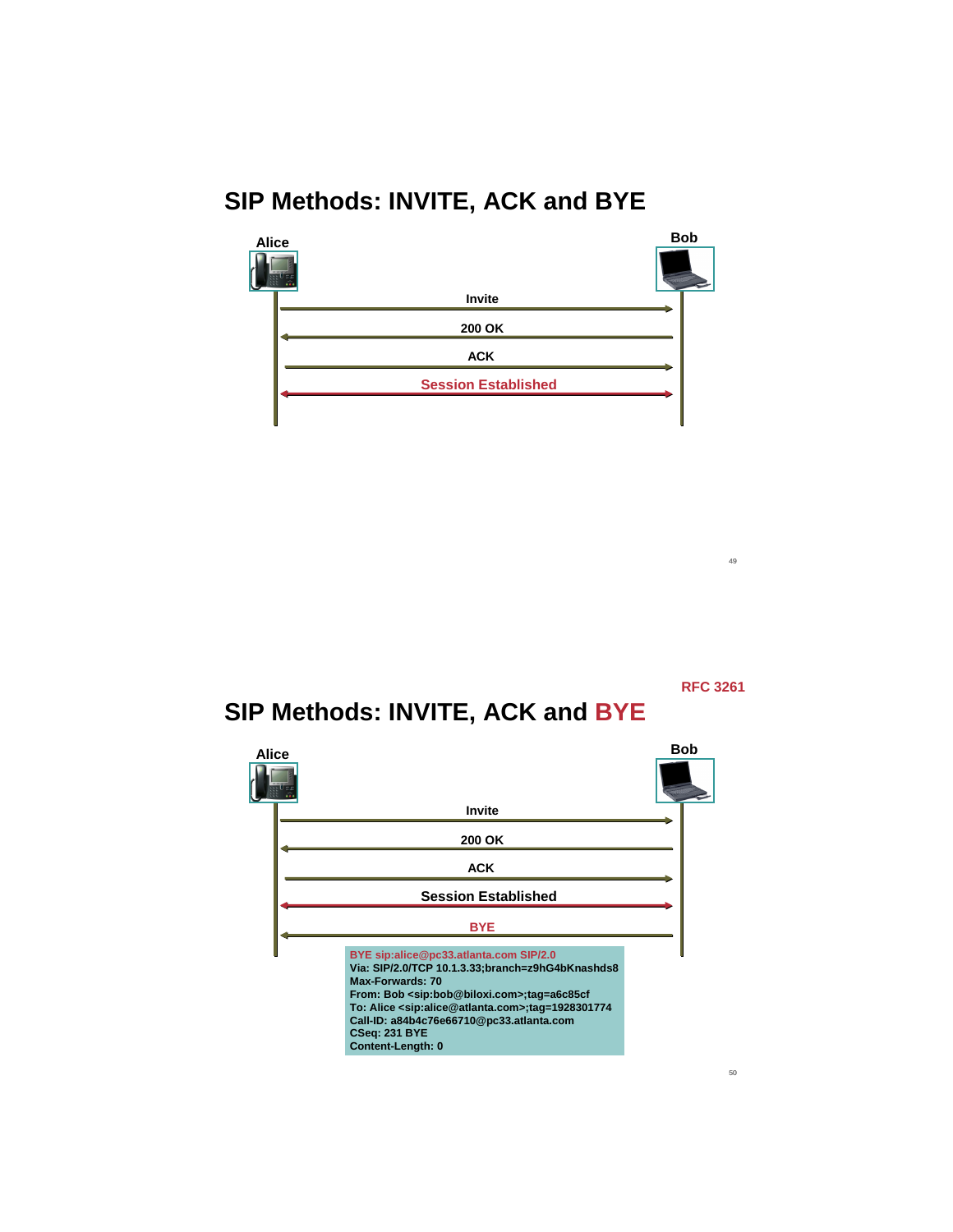# **SIP Methods: INVITE, ACK and BYE**



**SIP Methods: INVITE, ACK and BYE w/Proxy RFC 3261**

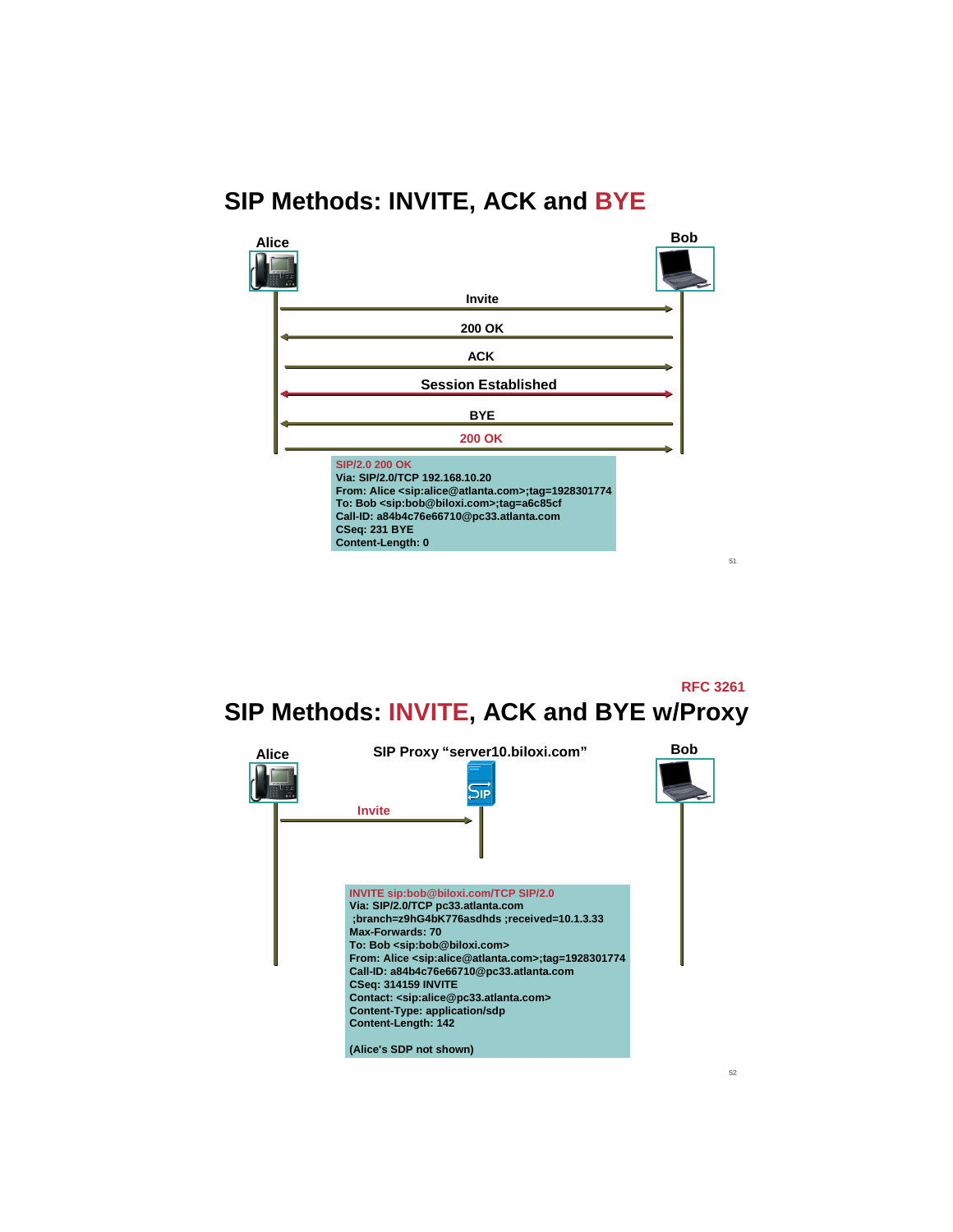



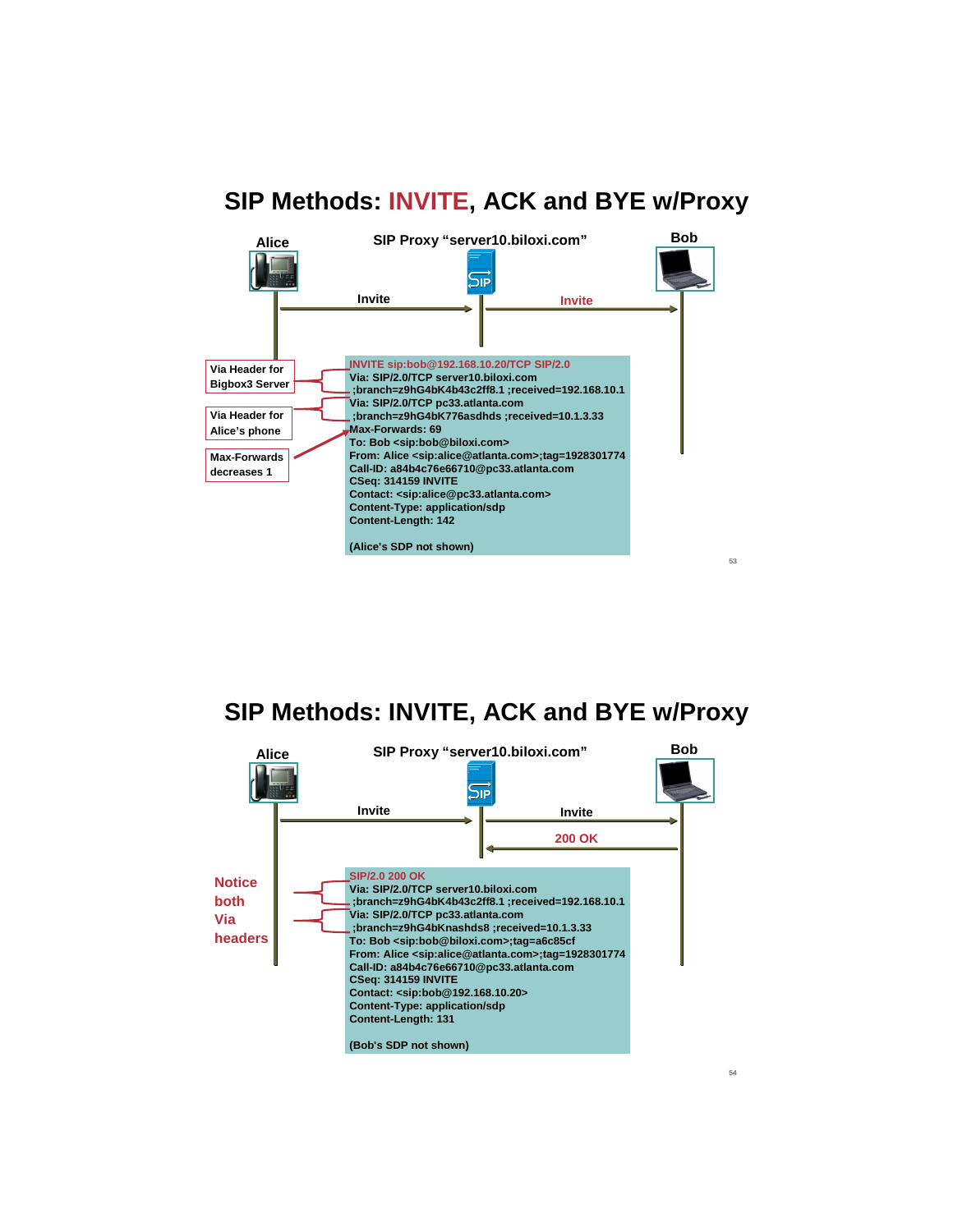

**SIP Methods: INVITE, ACK and BYE w/Proxy**

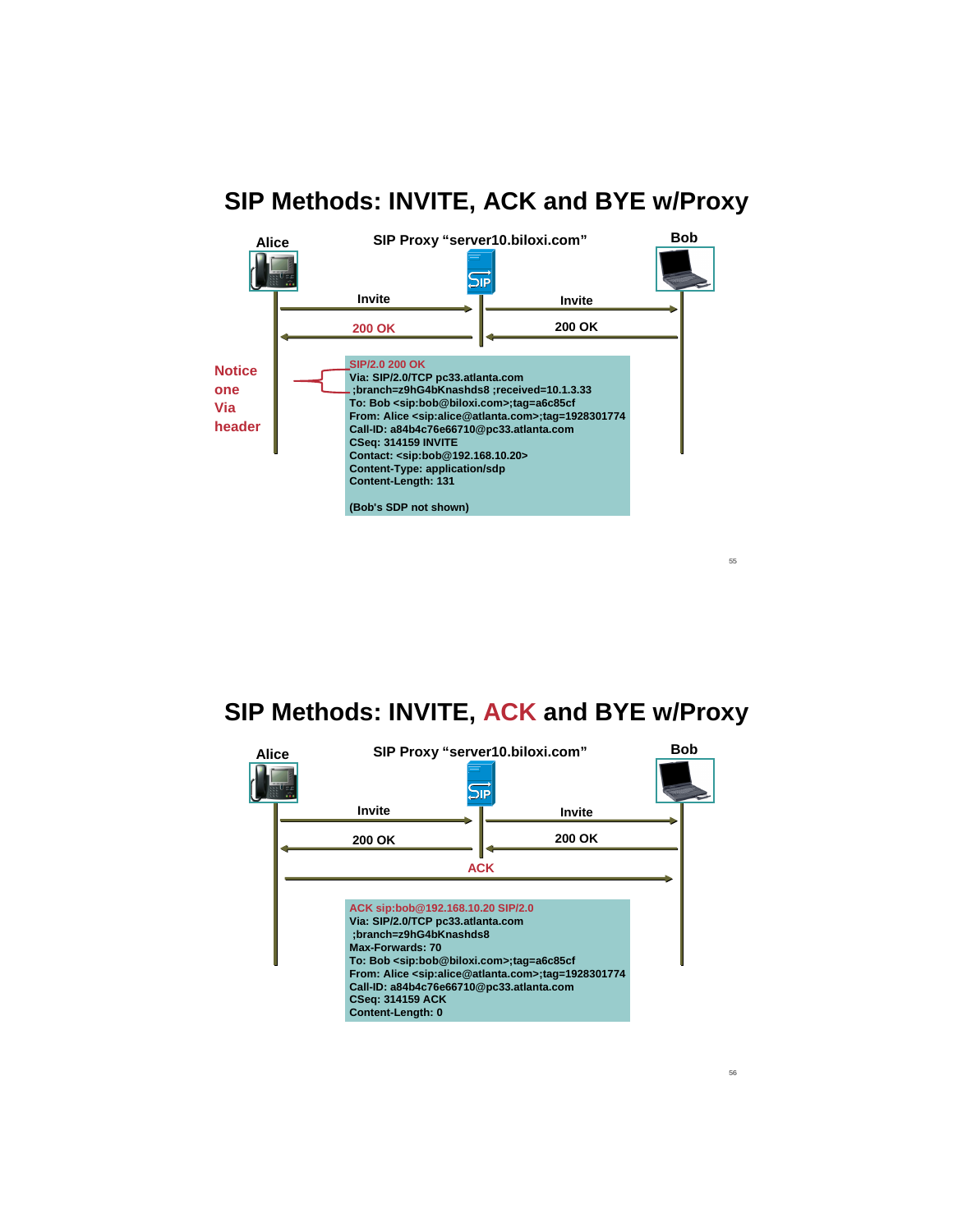

**SIP Methods: INVITE, ACK and BYE w/Proxy RFC 3261**



58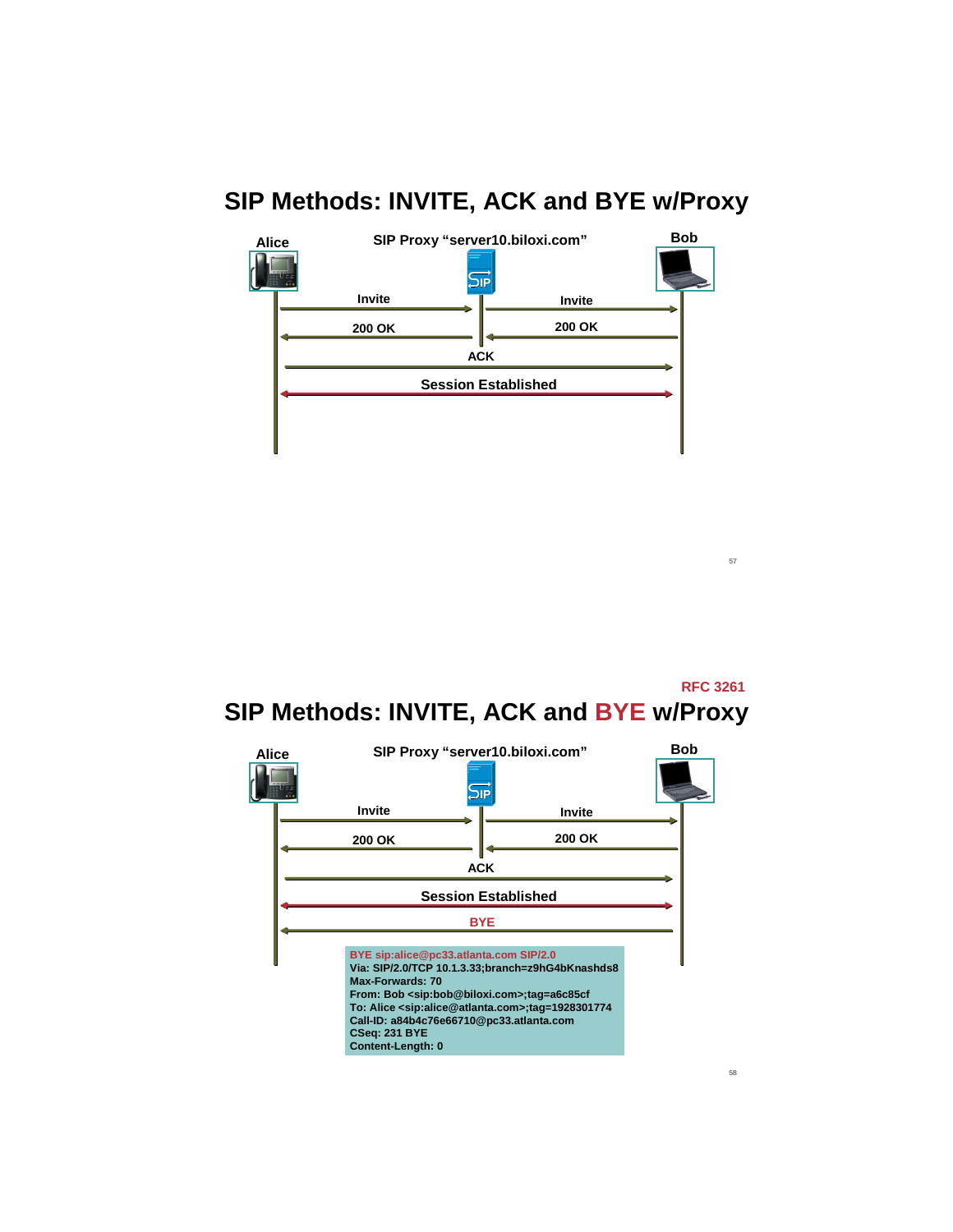

**Stateless, Stateful & "Really" Stateful Proxy**

#### **Transaction Stateless**

**The proxy server forwards all messages and responses without maintaining any state**

#### **Transaction Stateful**

**A Proxy Server that receives a SIP Request retains state of that transaction until that Server receives a Final Response (meaning a 2XX, 3XX, 4XX, 5XX or 6XX Response). Transaction Stateful has no knowledge of a session Update Request (UPDATE), a Transfer Request (REFER) or of a Termination Request (BYE)**

#### **Dialog Stateful**

**When Record Route Header is utilized by a Proxy during the first SIP Request to ensure all remaining messages traverse that Proxy; this applies to each proxy that is in the signaling path between UAs**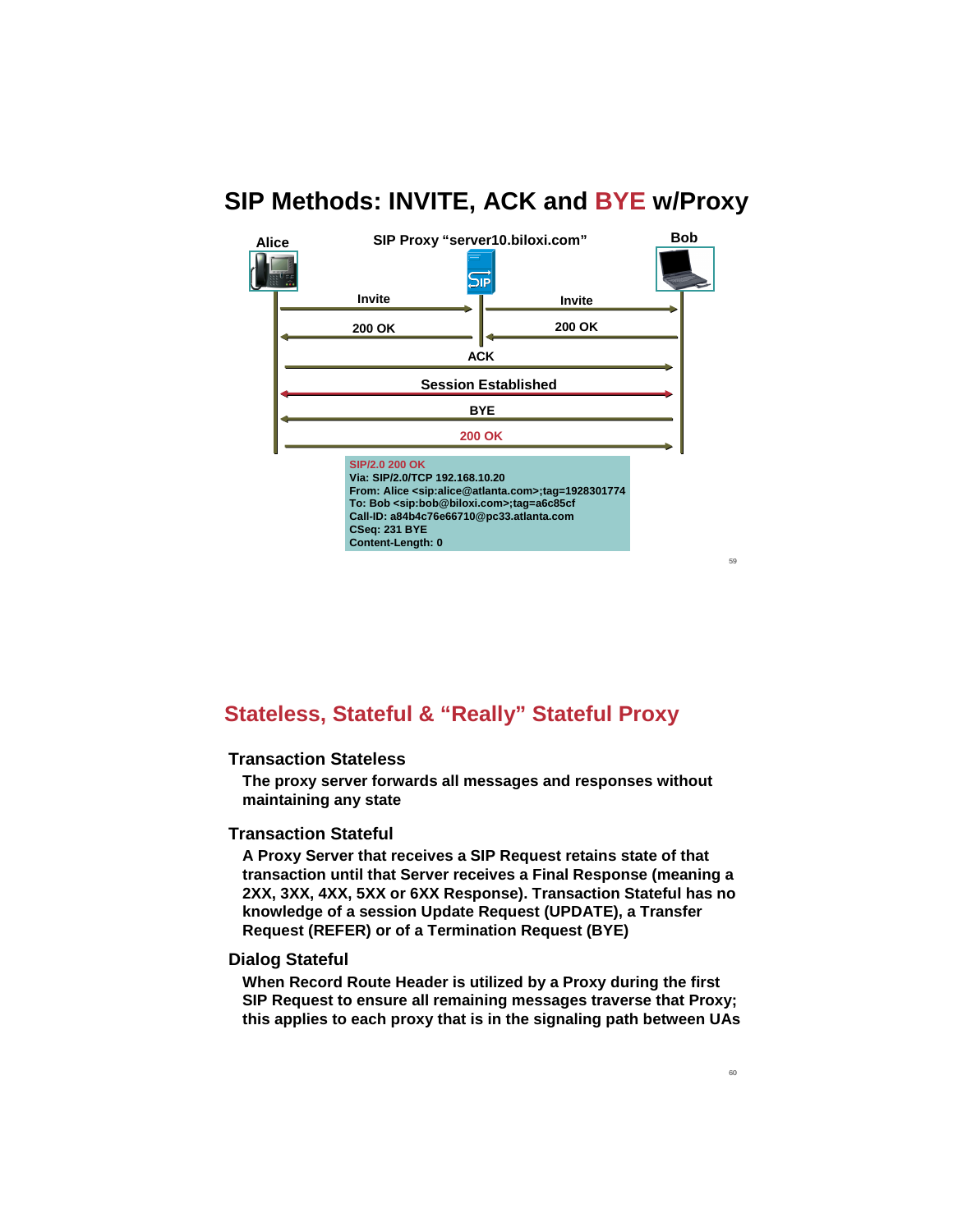#### **SIP Call Flow with Proxy and Record Route**



## **Record-Route and Route Headers**

#### **Record-Route Header**

**Record-Route: server10.biloxi.com**

- **Optional SIP message header**
- **\*Can\* be inserted by any and all Proxies viewing a SIP message**
- **Routes all SIP requests and responses for that Call-ID through that proxy**
	- **a new Call-ID Request is treated independently**

#### **Route Header**

**Route: server10.biloxi.com**

- **Built from Record-Route header field in same Call-ID Response**
- **Header deleted at SIP element identified by URI field**

**Useful for billing, call control, CALEA**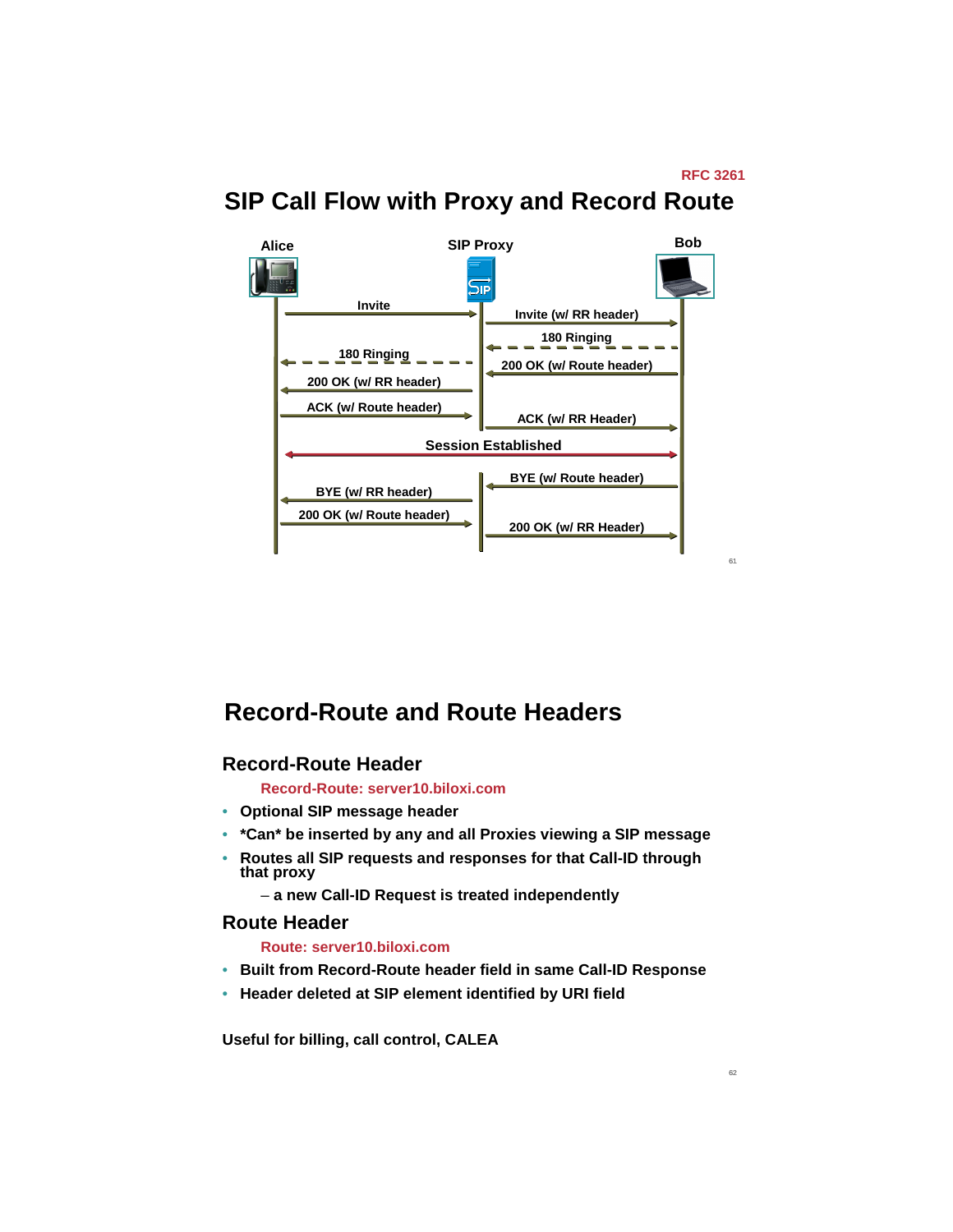

#### **SIP Call Flow w/ 2 Proxies and Record Route**

**SIP Redirect Server**

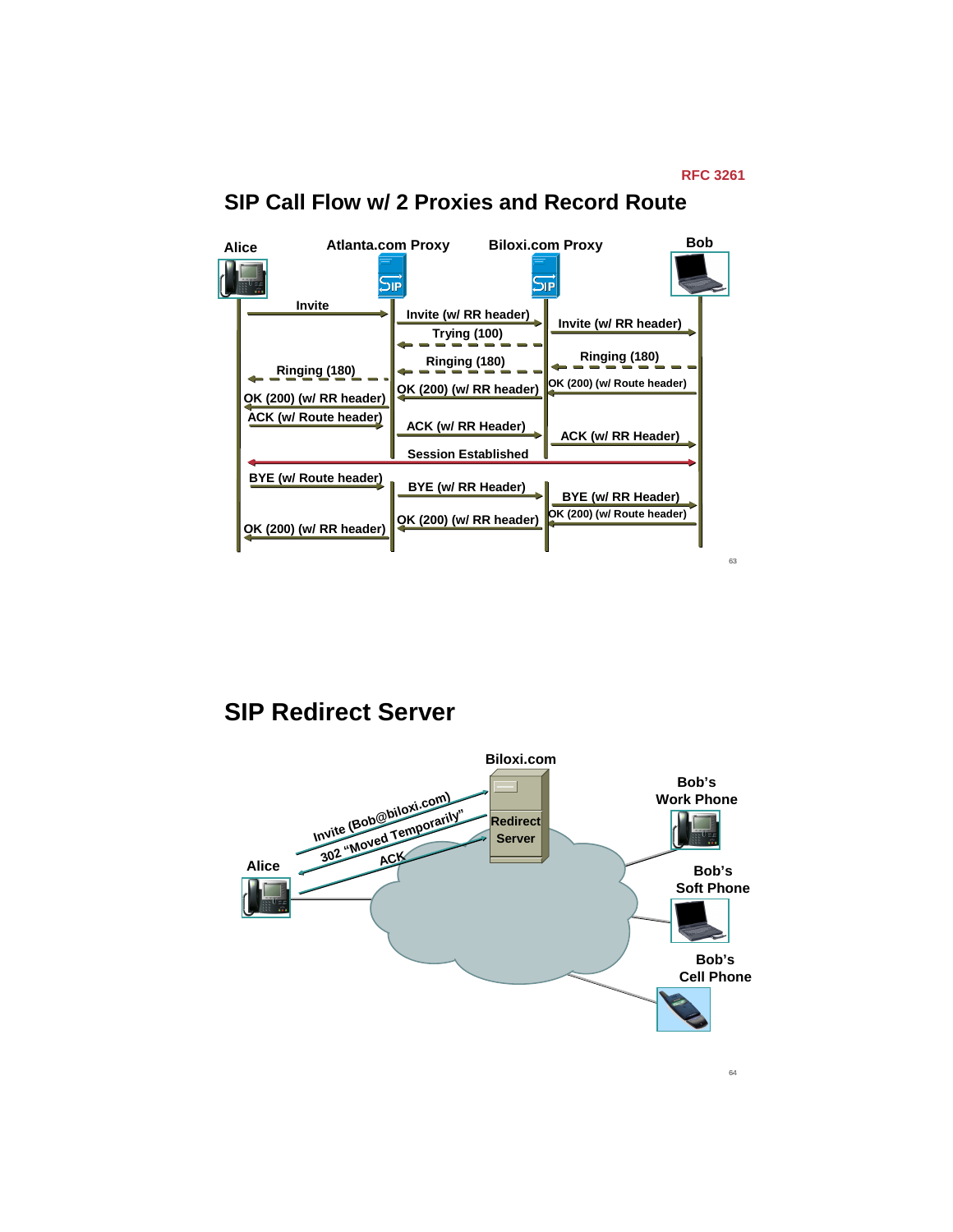#### **SIP Redirect Server**



#### **SIP Call Flow with Redirect**

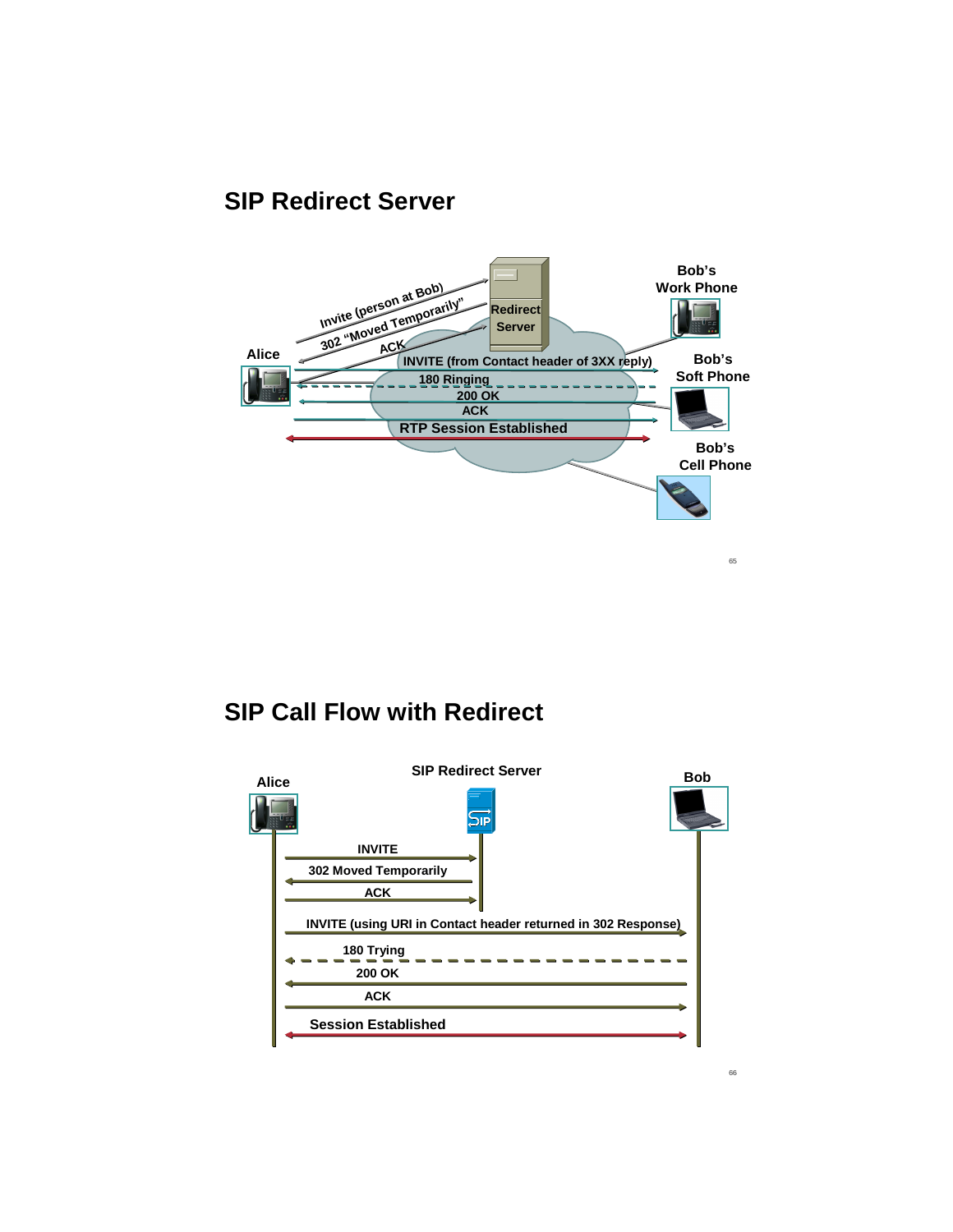

# **SIP Redirecting at the User Agent Server**

# **SIP Redirecting at the User Agent Server**

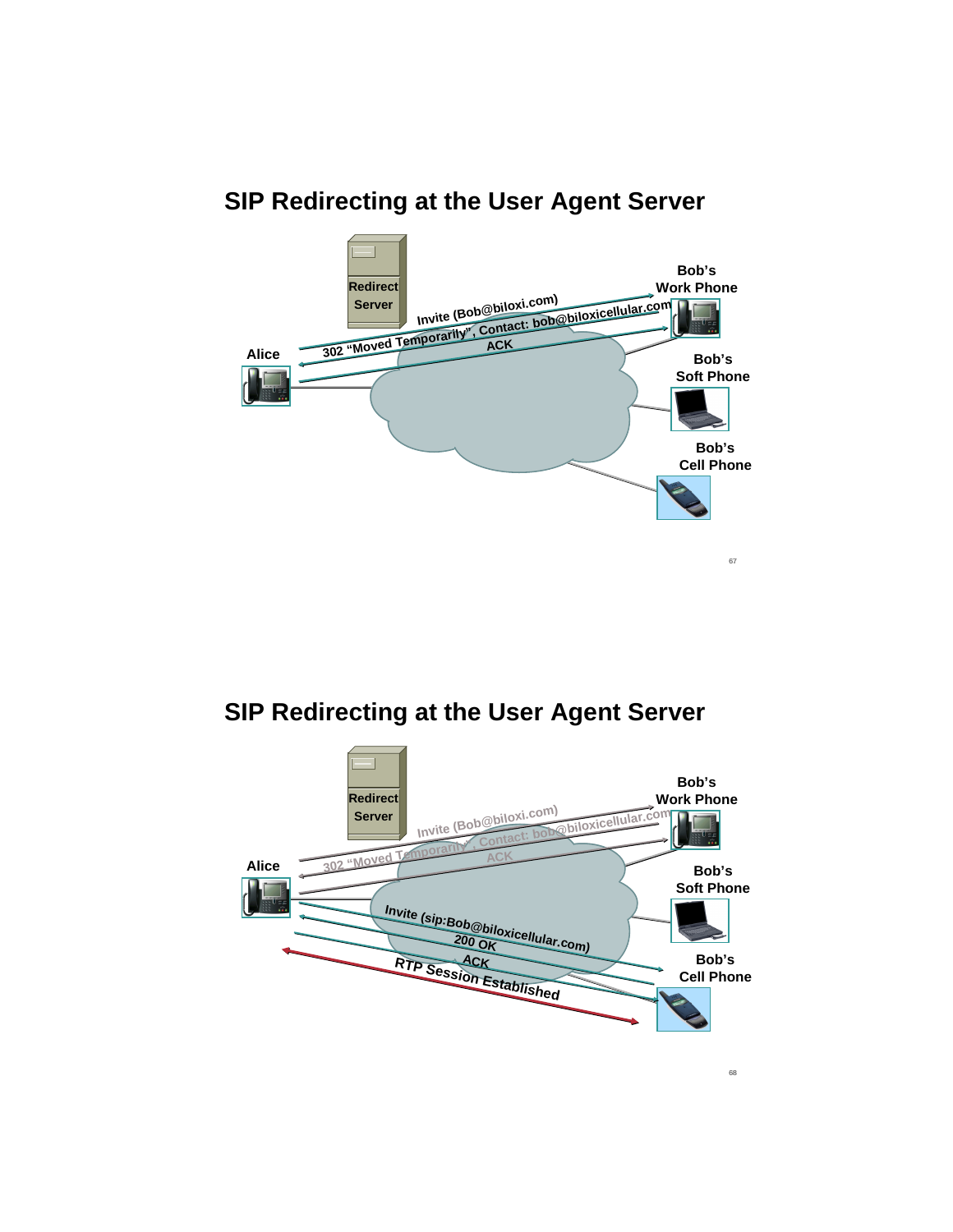

69

# **SIP Methods: reINVITE to Call Hold**



## **SIP Methods: 3-Way Conference via Bob**



**Bob is the media mixer here, but he could have pointed to a DSP just as easy**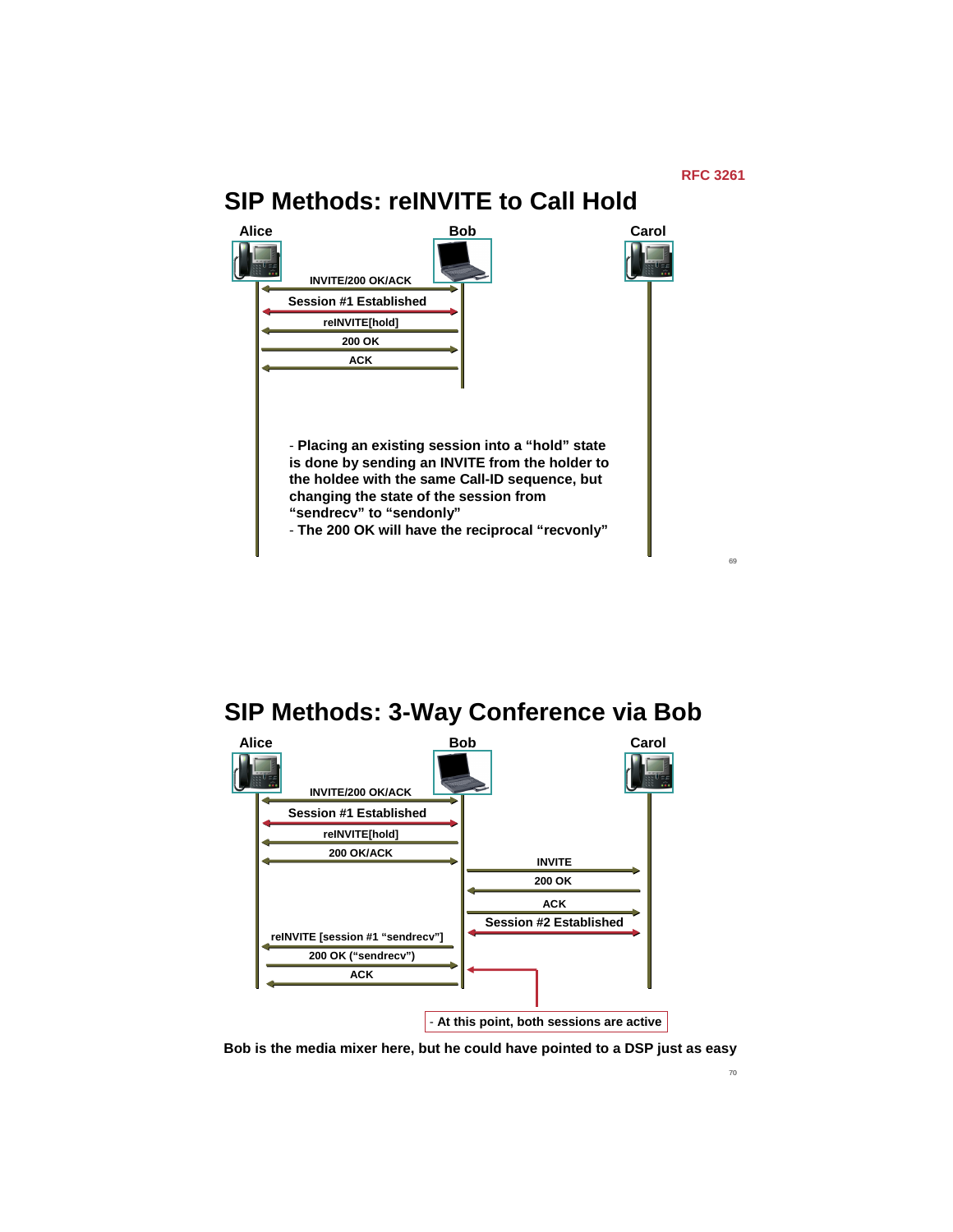71

**RFC 3261**

# **SIP Methods: INVITE, ACK and BYE**

- **INVITE—A user or service is being invited to participate in a multimedia session**
- **ACK—Confirms that a client has received a final response to an INVITE request**
- **BYE—Terminates an existing session; can be sent by any user agent in a dialog**

**Alice Bob SIP Methods: CANCEL INVITE sip:bob@192.168.10.20 SIP/2.0 Via: SIP/2.0/TCP 10.1.3.33 ;branch=z9hG4bK776asdhds Max-Forwards: 70 To: Bob <sip:bob@biloxi.com> From: Alice <sip:alice@atlanta.com>;tag=1928301774 Call-ID: a84b4c76e66710@pc33.atlanta.com CSeq: 314159 INVITE Contact: <sip:alice@atlanta.com> Content-Type: application/sdp Content-Length: 142 Invite CANCEL— discontinues pending requests; does not terminate sessions that have been accepted**

**(Alice's SDP not shown)**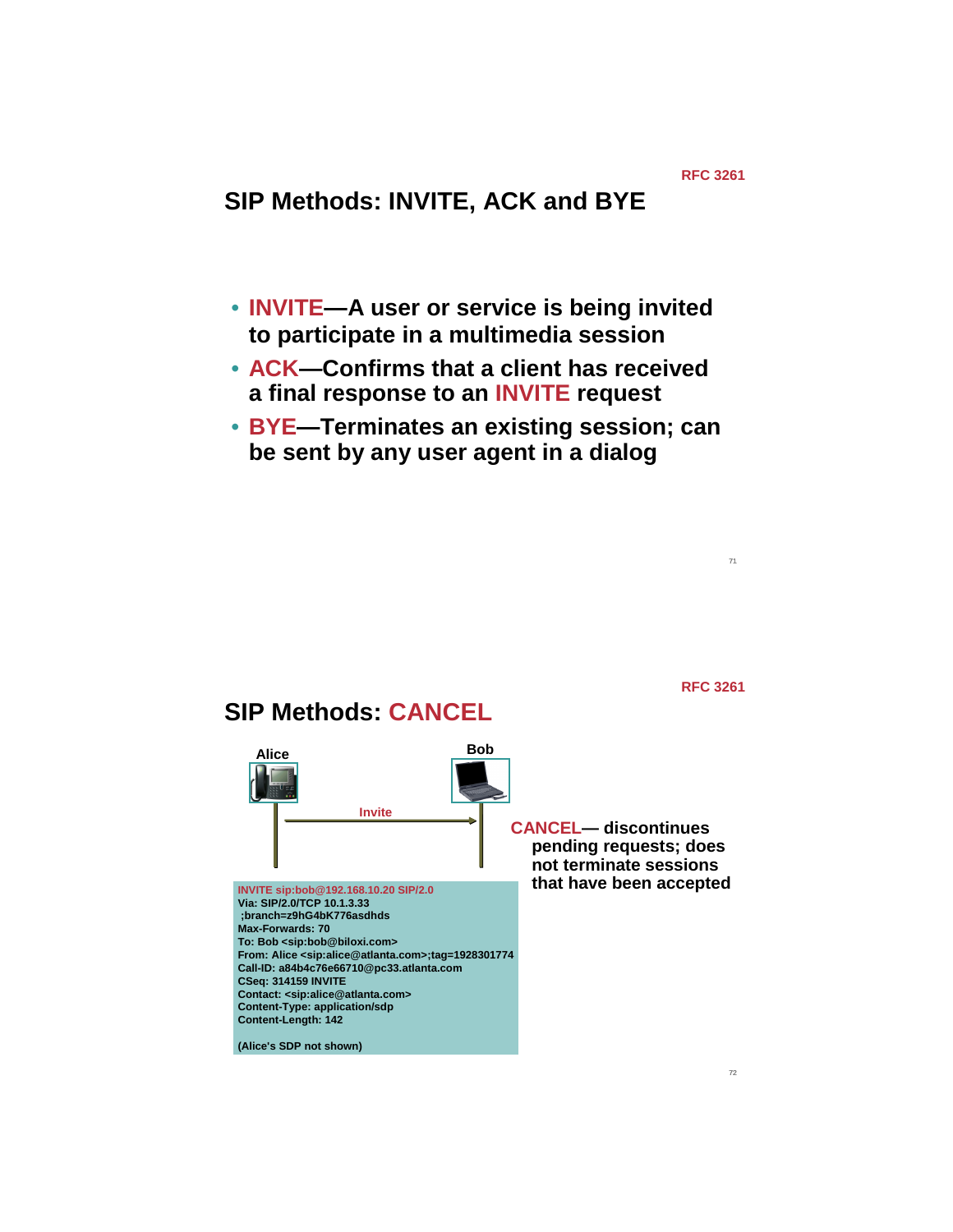#### **SIP Methods: CANCEL**



## **SIP Methods: CANCEL**



**CSeq: 10197 CANCEL Content-Length: 0**

**pending requests; does not terminate sessions that have been accepted**

**Terminated is the proper Response to an INVITE Request**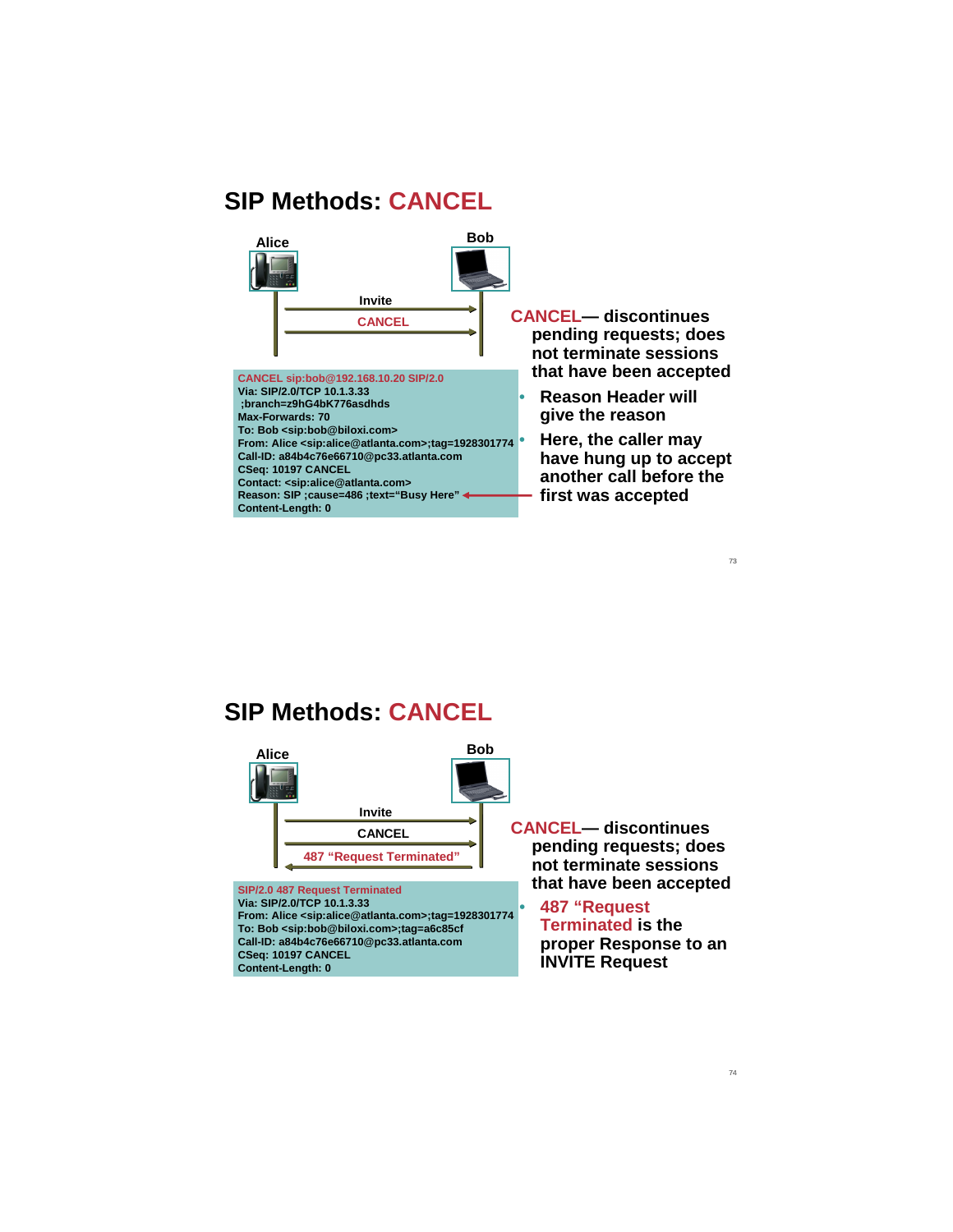#### **SIP Methods: CANCEL**



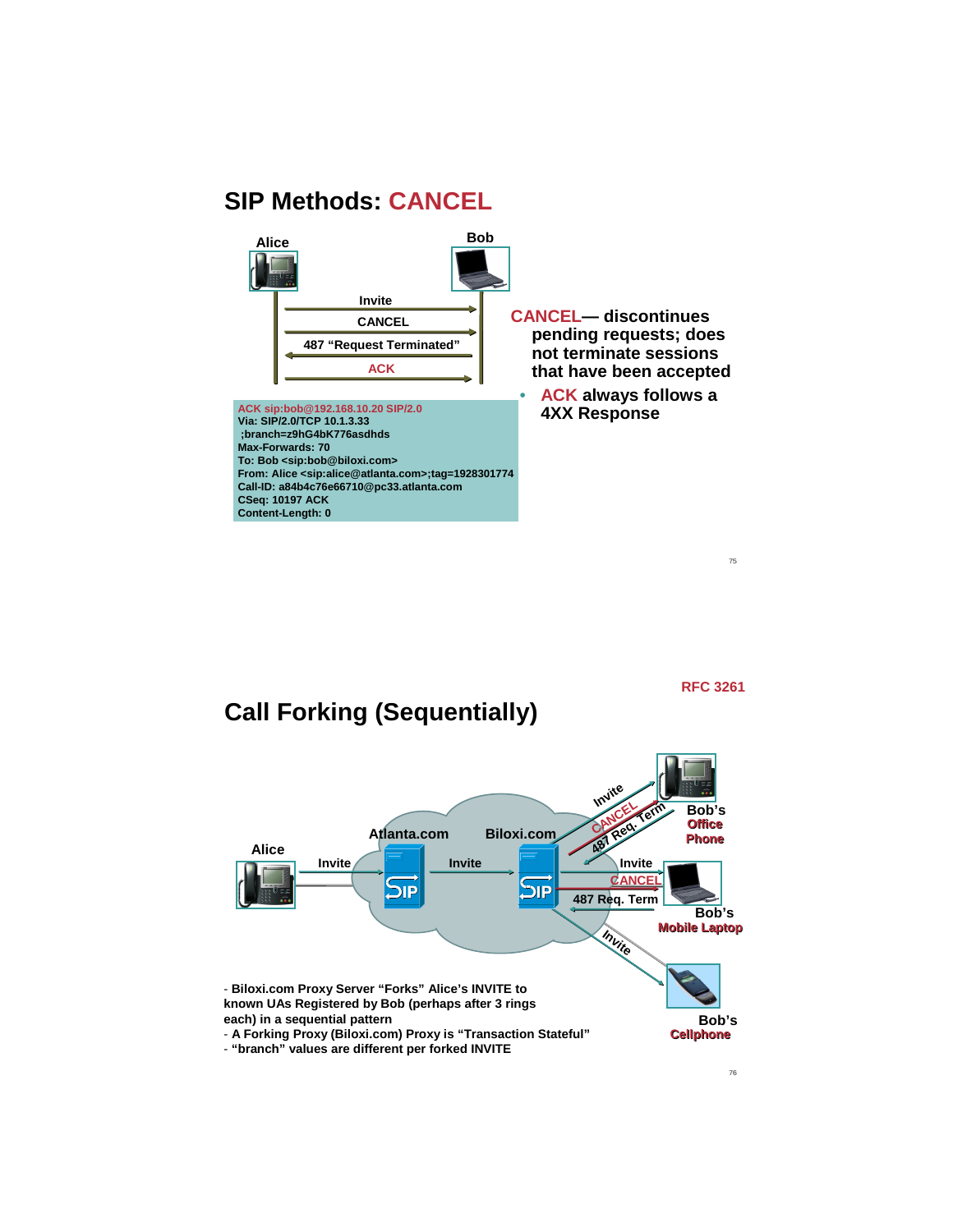

**RFC 3261**

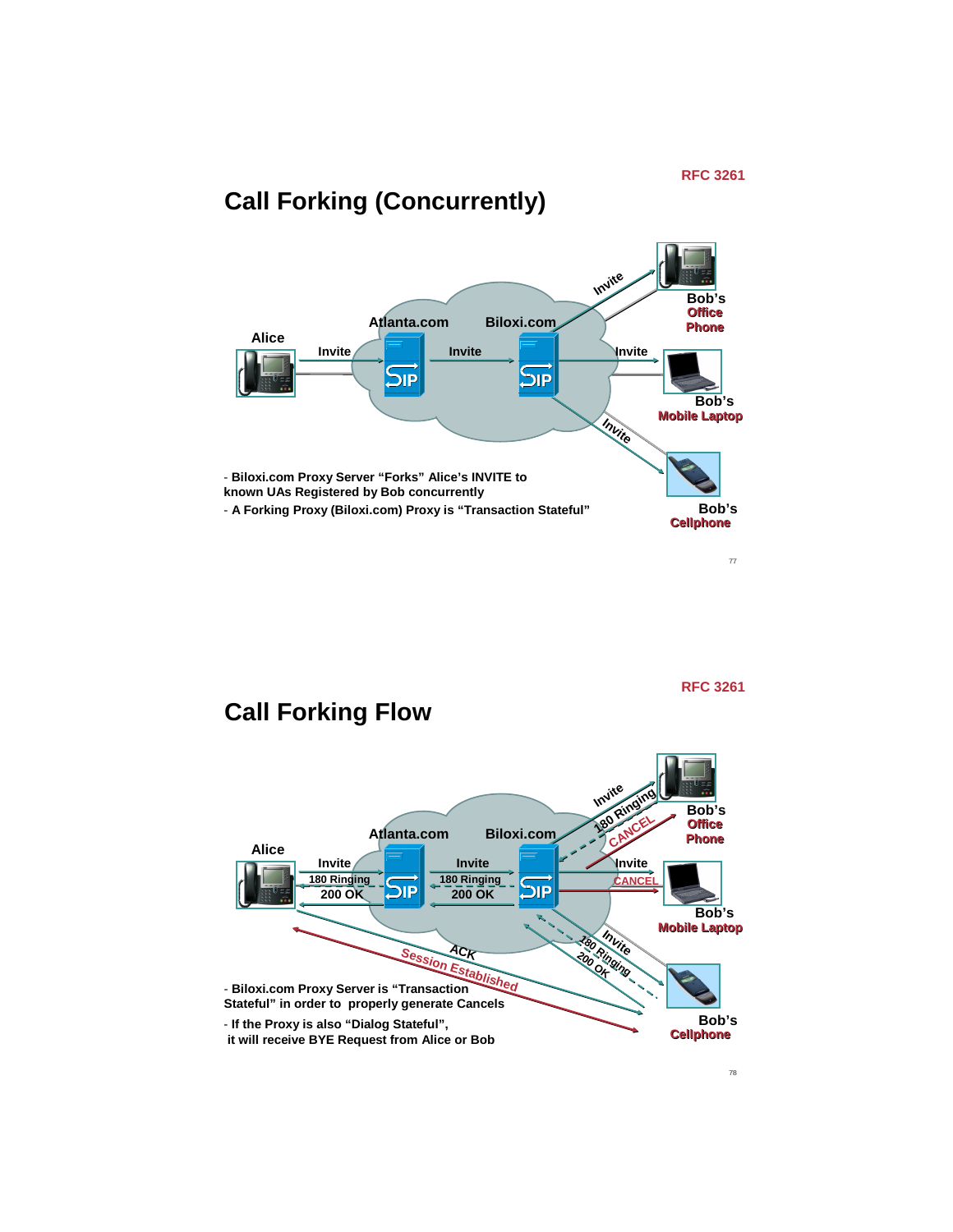## **Call Forking**

- **Proxy forks original INVITE to multiple user agents**
- **Forks can be sequential, or concurrent**
- **"Branch" values within the Via header are different for each forked INVITE**
- **Session established to first user agent to respond with 200 OK**
- **CANCEL sent to non-respondent user agents within forking procedure**
- **Proxy MUST be at least "Transaction Stateful" for Forking**
- **Proxy could be controlled by Callee's User Profile**

**RFC 3261**

79

#### **SIP Methods: CANCEL w/Proxy**

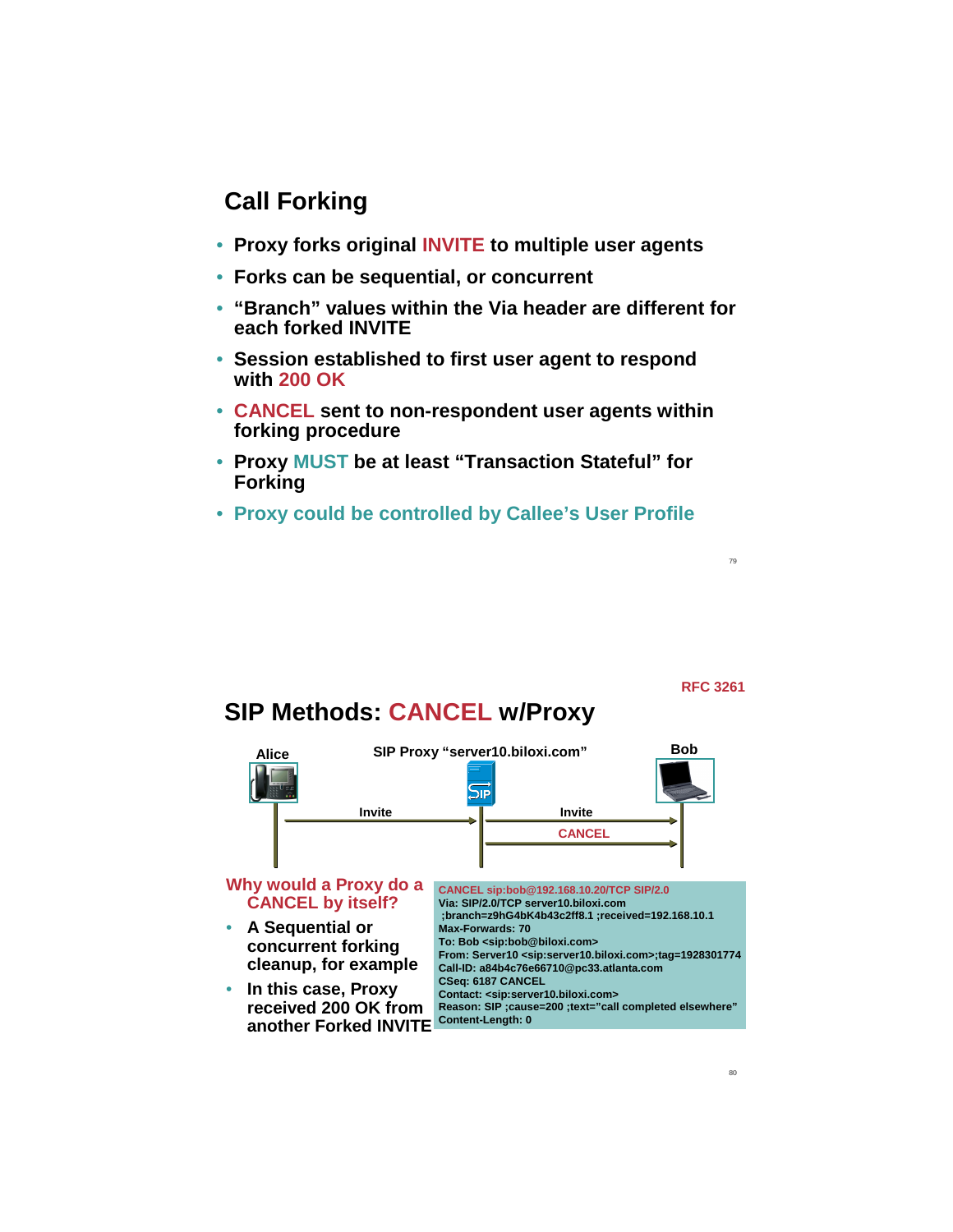#### **SIP Methods: CANCEL w/Proxy**



• **If Bob's UA had already sent a 200 OK prior to receiving the CANCEL, the CANCEL would be ignored**

**Call-ID: a84b4c76e66710@pc33.atlanta.com CSeq: 6187 CANCEL Content-Length: 0**

#### **SIP Methods: CANCEL w/Proxy**

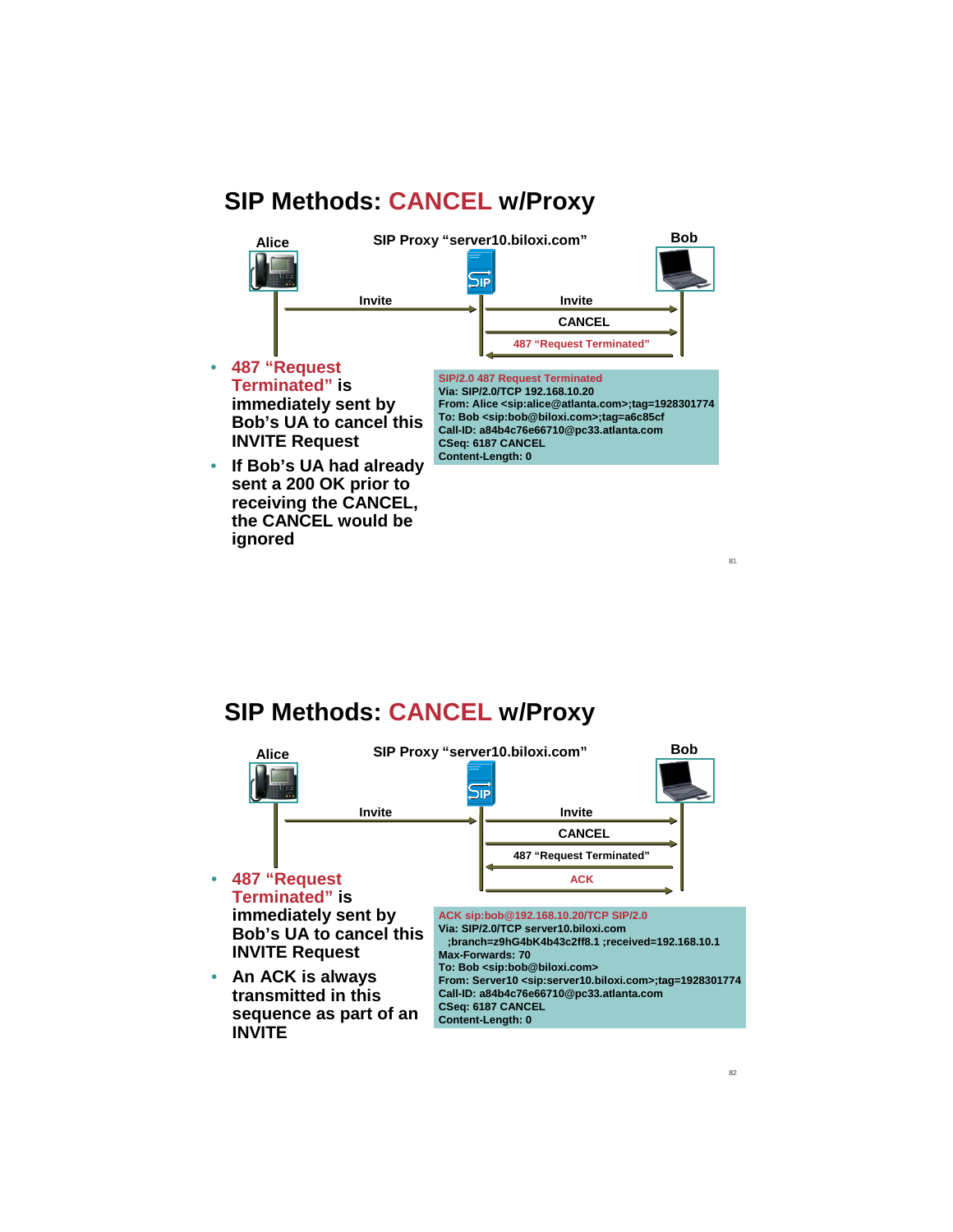# **SIP Methods: CANCEL**

**SIP Methods: OPTIONS**

- **CANCEL— Cancels pending requests; does not terminate sessions that have already been accepted**
	- **SHOULD only be for INVITE Requests**
	- **CANCEL Requests cannot be challenged by Servers**
	- **If a Request exceeds the time in the Expires header, a CANCEL Request should be sent immediately**

– **487 "Request Terminated" is the proper response to a CANCEL of a pending INVITE**

– **If a UA has already sent a 200 OK [Final response] prior to receiving the CANCEL, the CANCEL would be ignored**

**RFC 3261**

84

#### **Alice Bob OPTIONS—enables queries of the capabilities of UASs or servers** – **Allows a UAC to discover the supported:**  • **methods,**  • **content types,**  • **extensions,**  • **codecs,**  • **etc. without "ringing" the other party OPTIONS sip:bob@192.168.10.20 SIP/2.0 Via: SIP/2.0/TCP pc33.atlanta.com ;branch=z9hG4bK77i832k9 ;received=10.1.3.33 Max-Forwards: 70 To: Bob <sip:bob@biloxi.com> From: Alice <sip:alice@atlanta.com>;tag=1928301774 Call-ID: a84b4c76e6Kr456@pc33.atlanta.com CSeq: 22756 OPTIONS Contact: <sip:alice@pc33.atlanta.com> Allow: INVITE, ACK, OPTIONS, BYE, CANCEL, REFER, SUBSCRIBE, NOTIFY, MESSAGE, UPDATE Accept: application/sdp, application/pidf-xml Content-Length: 0 OPTIONS**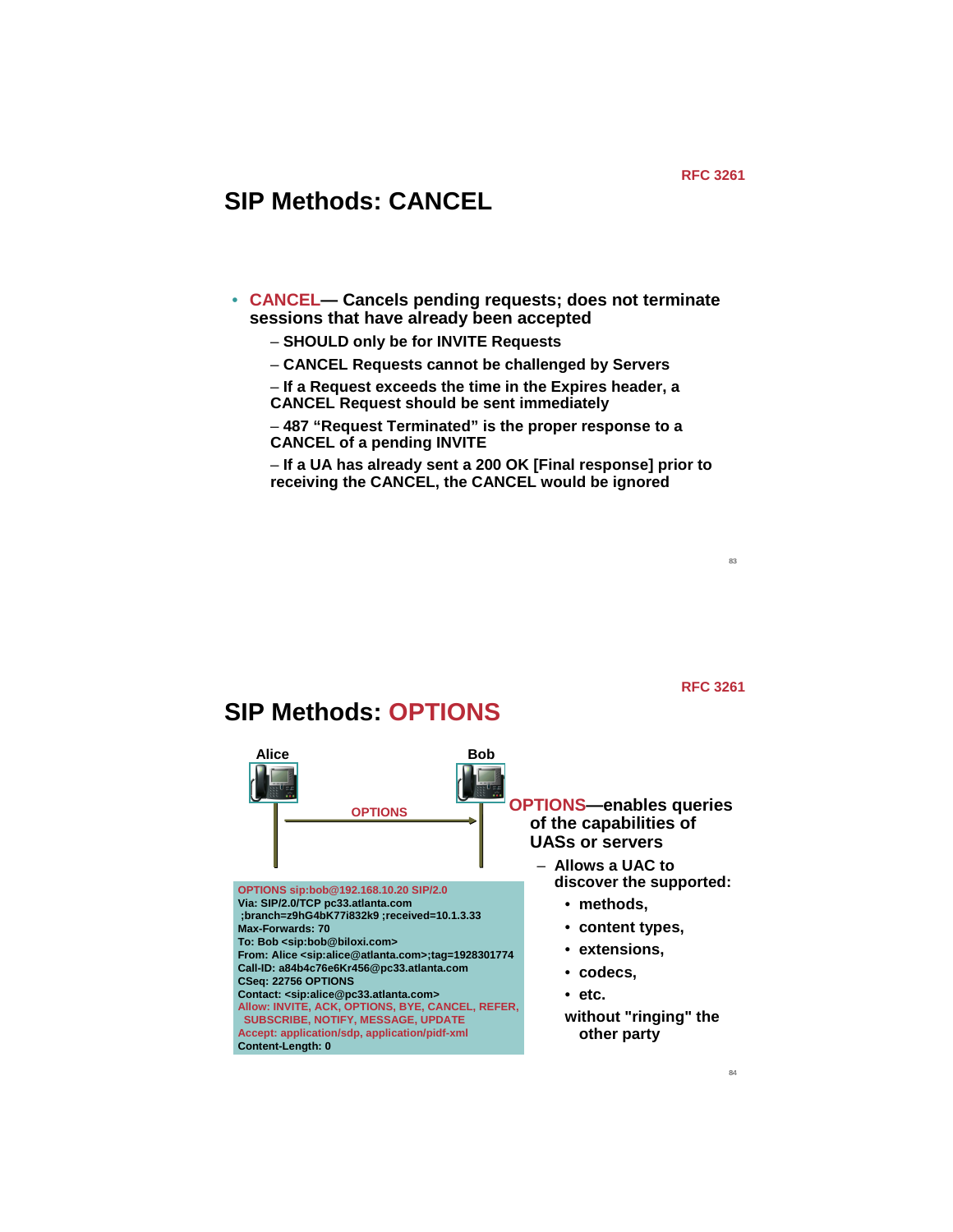#### 85 **James Polk 20050503 Alice SIP Methods: OPTIONS Bob 200 OK OPTIONS—enables queries of the capabilities of UASs or servers** – **200 OK provides all:** • **Contacts known** • **Methods supported** • **Language supported** • **Message Body type** – **A 486 "Busy Here" is returned if the UA is not ready to accept a new Request SIP/2.0 200 OK Via: SIP/2.0/TCP sip:alice@atlanta.com ;branch=z9hG4bK77i832k9 ;received=10.1.3.33 To: Bob <sip:bob@biloxi.com>; tag=a6c85e3 From: Alice <sip:alice@atlanta.com>;tag=1928301774 Call-ID: a84b4c76e6Kr456@pc33.atlanta.com CSeq: 22756 OPTIONS Contact: <sip:bob@biloxi.com> Contact: <sip:bob\_home@biloxi.com> Allow: INVITE, ACK, OPTIONS, BYE, CANCEL, REFER, NOTIFY, MESSAGE Accept: application/sdp, text/plain, image/jpeg Accept-language: en, fr Content-Type: application/sdp Content-Length: 274 (Bob's SDP indicating codecs supported) OPTIONS Notice the shorter list here**

**RFC 3261**

#### **SIP Methods: OPTIONS**

- **OPTIONS allows a UA to query another UA or a proxy server as to its capabilities**
	- **Allows a UAC to discover the supported methods, content types, extensions, codecs, etc. without "ringing" the other party**
	- **All UAs MUST support the OPTIONS method**
	- **A 200 OK provides all:**
		- •**Contacts known to that UAS**
		- •**Methods supported by that UAS**
		- •**Language supported by that UAS**
		- •**Message Body type accepted**
			- **assumed to be "application/sdp" if no Accept header**
			- **SDP port MUST be set to zero (0) to ensure this isn't considered an Offer by any SIP element**
	- **A 486 "Busy Here" is returned if the UA is not ready to accept a new Request**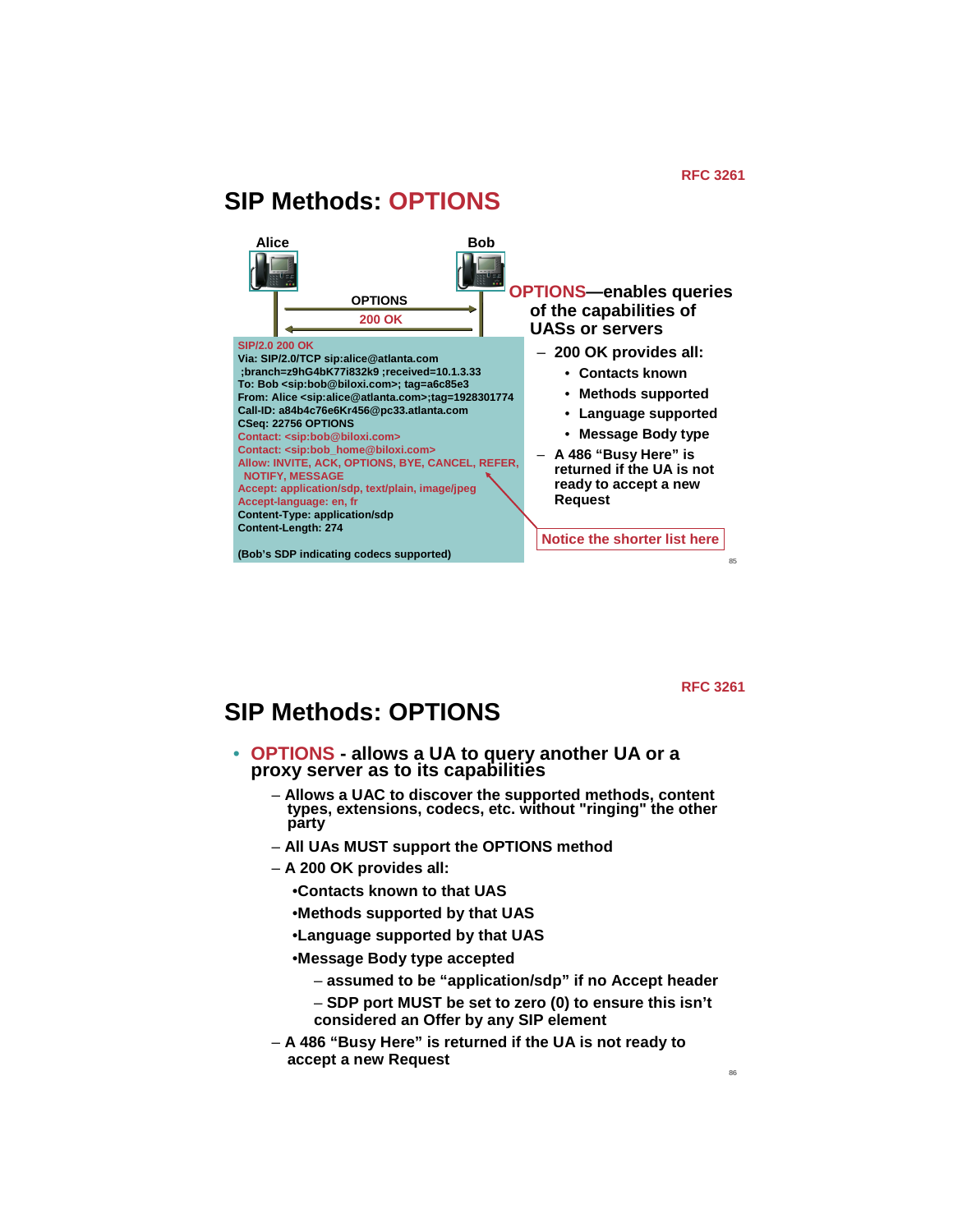#### **SIP Methods: REGISTER**



**SIP Methods: REGISTER**